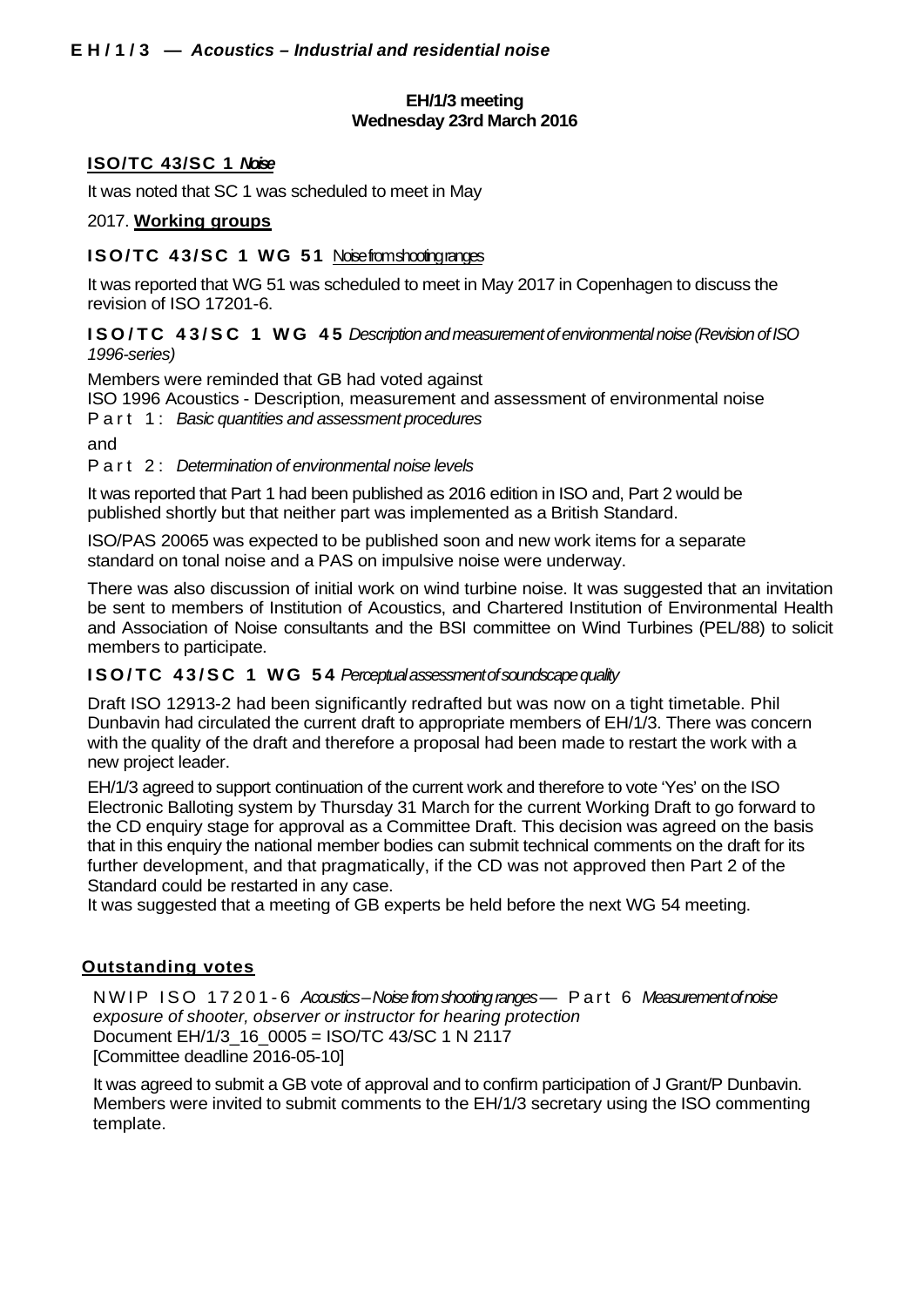# **Revision of BS 7445-1: 2003**

*Description and measurement of environmental noise*

It was noted that ISO 1996 was progressing and would inform the revision of BS 7445.

Members of EH/1/3 were asked to send their comments and suggestions to John Grant, Steven Turner and Richard Collman by 2016-05-31 to enable them to prepare an initial outline for the revision of BS 7445 to be presented to the next EH/1/3 meeting in September 2016.

It was agreed that ISO 1996-1 and 2 should be retrospectively adopted with National forewords explaining why EH/1/3 does not approve their use. Phil Dunbavin and Steven Turner agreed to prepare National Forewords

# **Any other business**

It was asked if ISO/TR 17534-3:2015 affected the application of ISO 9613-2:1996 *Acoustics — Attenuation of sound during propagation outdoors — General method of calculation*. It was proposed that ISO 9613-2 be retrospectively adopted; Simon Shilton agreed to prepare a draft National Foreword.

It was asked whether if ETSU-R 97 was withdrawn, could BS 4142 replace it. EH/1/3 agreed that it could not.

Members were reminded that the consultation on the ProPG draft Guidance would close at the end of March 2016 and the EC consultation on the evaluation of the environmental noise directive would close on 28th March 2016.

Members were invited to let the secretary know if they were interested in setting up a BSI affiliate scheme for distribution of standards through their trade associations.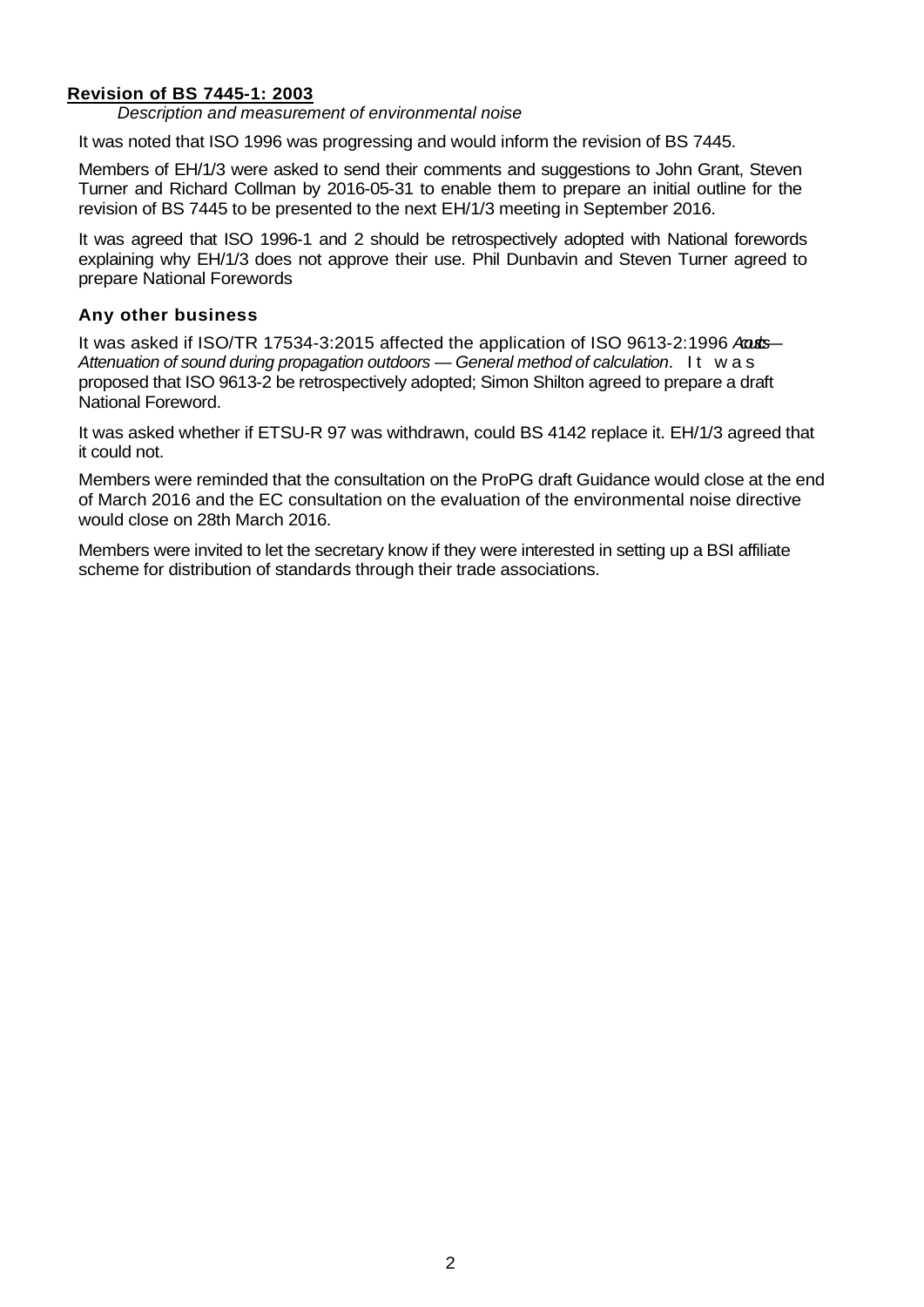# **Meeting EH/1/6, Thursday 31st March 2016**

## **1 Opening of the meeting and apologies for absence**

The chairman welcomed members and introduced the new secretary, Pavlin Matia, thanking Bernard Shelley for his temporary management of the committee. Apologies were recorded for Dr Jones (The Institute of Physics), Prof. Gibbs (University of Liverpool), and Danny McCaul (University of Salford).

## **2 Adoption of the draft agenda**

The agenda given in document EH/1/6\_16\_0024 was accepted with the addition of with the addition of the following in 6.2:

— clarification on requirements in BS EN ISO 16283 Part 1: with respect to omnidirectional speakers, — Feedback on WG 30 6.2,

and

— the addition of AOB as a standing item.

**3 Standing items** [See BS 0]

## **3.1 Constitution of the committee**

- There were no outstanding invitations for organizations and individuals to join the committee.
- The current membership was considered appropriate.
- The co-opted, liaison and any WG expert category members were considered current and valid.

It was recommended by the outgoing secretary that the chairman together with the new secretary consider reviewing the membership of the committee.

#### **3.2 Conflicts of interest**

None was identified.

#### **3.3 Declarations of IPR for published standards and work in progress**

None was identified.

#### **4 Review of the minutes from the EH/1/6 meeting held 2015-04-21** See document EH/1/6\_15\_0050

#### **4.1 General**

The minutes given in document EH/1/6\_15\_0050 were accepted with the following amendment:

Change the representing body for Robert Evans from British Gypsum to Gypsum Products Development Association.

#### **4.2 Actions from the EH/1/6 meeting held 2015-04-21**

**Action 1** The committee secretary to add Mr Robert Evans as the UK expert to CEN/TC 126/WG 30 (development of ISO 11654). Done

**Action 2** ISO/CD 10140-4 - The committee secretary to circulate the UK comments submitted at the first CD vote. Done

**Action 3** NWIP ISO 20189-1 - The committee secretary to check with Mr Peter Symons if he is happy to participate as the UK expert. Continuing

#### **5 Matters arising not otherwise on the agenda**

There was none.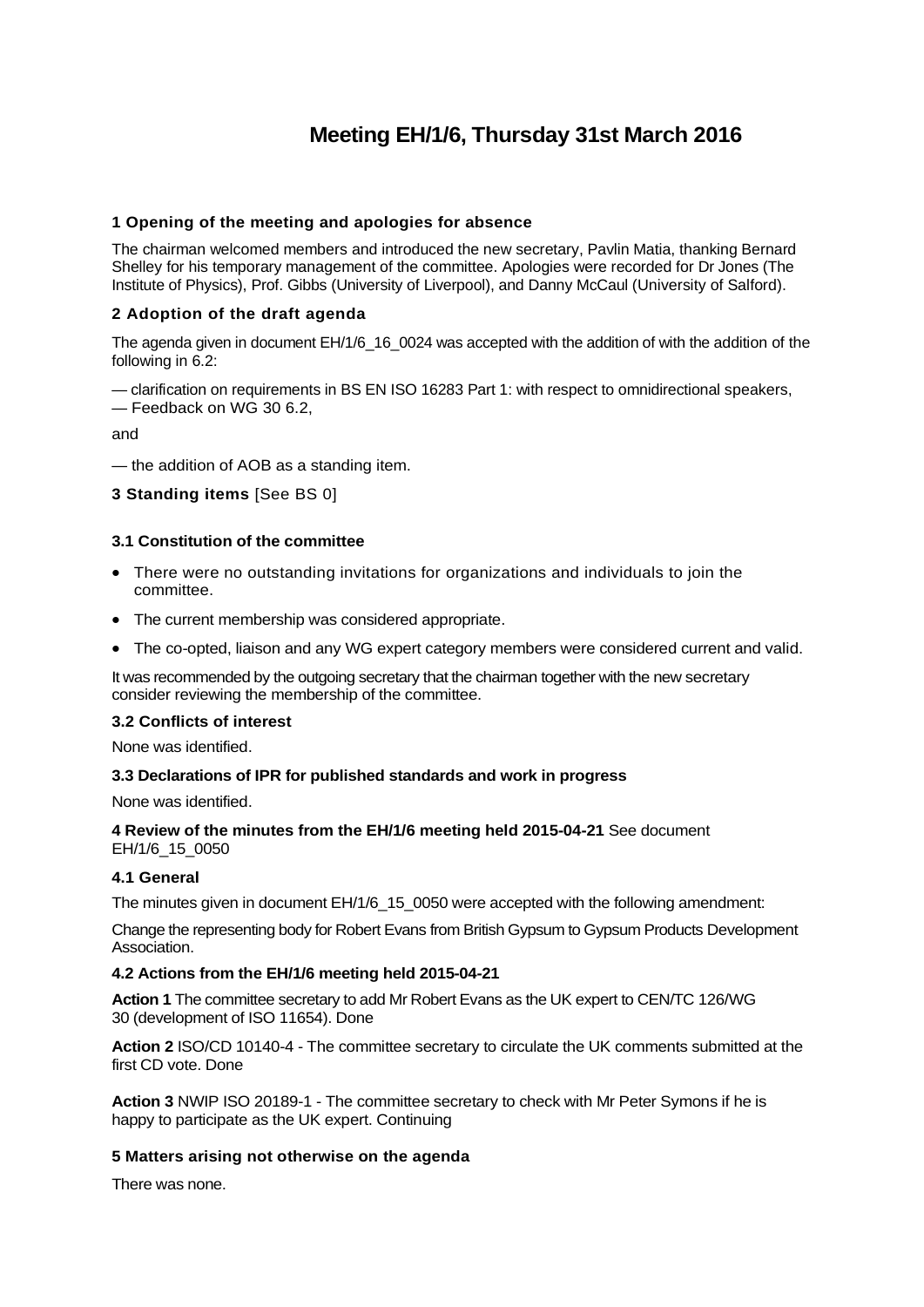# **6 International work: report of the status of ISO/TC 43 SC 2 6.1 ISO/TC**

# **43/SC 2 Building acoustics**

It was noted that the last meeting was held in Milan in September 2015.

It was noted that the next meeting of the above committee will be held in May of 2017 in Copenhagen

# **6.2 Working groups**

## **WG 17 Measurement of flanking transmission**

It was noted that the DIS for ISO 10848 must be registered before 18-6-2016.

The first meeting to revise ISO 10848 Parts 1-4 was held with ISO meetings in Milan (15-9- 2015). **WG 18: Measurement of sound insulation in buildings and of building elements**

— ISO/DIS 10140-4 Acoustics — Laboratory measurement of sound insulation of building elements - Part 4: Measurement procedures and requirements

[See document EH/1/6\_15\_0111]

GB had voted to approve.

— It was noted that CSTB (France) were proposing using many positions for low frequency measurements.

— ISO/DIS 10140-1 rev. 614, 615 (Notes from meeting in Milan, Sept 2015)

Comment GB011 to change the temperature was accepted. Comment GB042 to change the drawing will be addressed by Germany. Comments on ISO DIS 10140-4 were discussed.

— ISO/CD 10140-4 rev. 611, 616

It was noted that there is no designated scope for this revision; changes could be incorporated in Part 5.

 $-$  ISO 10140-5

A change was proposed for ISO 10140 and ISO 717 to refine the definitions and calculation procedures for delta R and delta L.

— ISO 16283

— BS EN ISO 16283-1 was published February 2014 — BS EN ISO 16283-2 was published

December 2015 — BS EN ISO 16283-3 was published February 2016 The chairman provided an update on the preliminary meeting.

Concerns were raised over notification of complementary copies becoming available to committee members. Some members did not receive request to download the newly published standard – ISO 16283-part 2, while others had received a notification to download ISO 16283- Part 3.

Action – Secretary to investigate and arrange for links to be resent.

— ISO 16283-1

A revision was requested at the last ISO Plenary meeting. The revision has been submitted to ISO Secretariat in January 2016 – awaiting circulation.

- The committee has requested the below changes: Revisions agreed in relation to R' or DNT.
- In clause 4.1 and 4.2 delete reference to class 0 instruments.
- In 8.5.1 and 8.5.2 clarification of 'averaging'.

The DIS document for the ISO 16283-1 amendment has been registered at ISO and CEN and has been distributed to AFNOR and DIN for translation. The ballot is expected to commence in two months.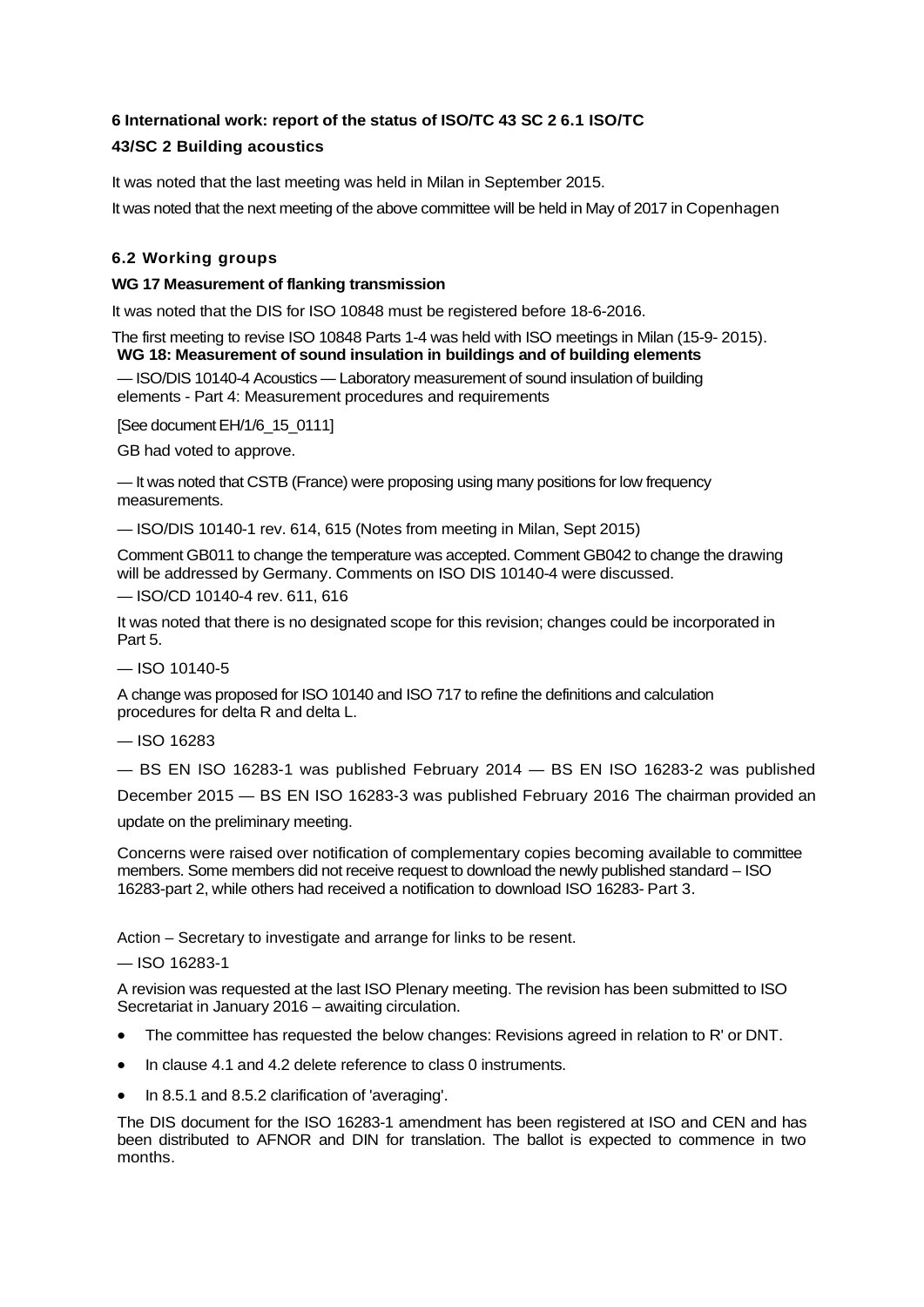#### — ISO 16283-2

An error was identified in paragraph 7.3.2 where "tapping machine" is used but it should say "source" as indicated below. The ISO secretariat has been informed. Currently awaiting guidance from ISO Secretariat on how to proceed.

#### — ISO 16283-3

No corrections had been identified Phil Jones queried the requirements regarding omnidirectional loudspeakers, particularly hemi-dodecahedron loudspeakers, for which guidance would be helpful to use BS EN ISO 16283 Part 1 for accreditation.

Action: IOA/ANC (Phil Dunbavin)?UKAS (Grant Swankie) to raise the issue with manufacturers of hemi-dodecahedron loudspeakers to ask whether the loudspeakers satisy the requirements.

#### **WG 29 Acoustic classification scheme for buildings**

A meeting had been scheduled on the 13<sup>th</sup> April 2016 in Helsinki.

Phil Dunbavin reported that the committee is currently battling against a need for measurements down to 50 Hz.

## **WG 30 - Revision of ISO 11654 Sound absorbers for use in buildings -Rating of sound absorption**

Robert Evans attended WG meeting which took place at the beginning of January 2016. German representatives requested the removal of annex B from standard. It was suggested that GB would request data to support the proposal.

The next is meeting scheduled for the summer of 2016 and Target for DIS is June 2017.

#### **7 European work: report of the status of CEN/TC 126**

#### **7.1 FprCEN/TR 16961** *Declaration of uncertainties in test reports* Document EH/1/6\_15\_0113

The ballot had closed on 2016/02/03; GB had accepted with no comments.

#### **7.2 Preparation for the CEN/TC 126 plenary meeting and other CEN meetings in Helsinki 12- 15 April 2016.**

The draft agenda had been issued as document EH/1/6\_16\_0016 (CEN/TC 126 N 1043). A revised version was issued as N 1068 (to be posted).

Particular items of concern were:

#### **Agenda item 10 – New topics for discussion**

10.1 Standardization of a Questionnaire for Socio-Acoustic Surveys in residential Buildings based on COST Action output (see CEN TC126 N 1064).

Discussion indicated that the committee was generally negative about this proposal.

10.2 Creation of an experts' group working on the Acoustic properties data for the BIM: The Chairman asked whether there were any concerns in relation to 10.2. Furthermore the chairmen enquired about whether the committee needed an experts group for those interested in BIM.

Action: Secretary to find out who from the construction department is involved with BIM and feedback to committee.

Committee was asked to provide feedback on this document prior to the meeting. Committee members should send feedback to the Chairman and secretary who will collate their feedback. It is likely that GB will vote against this and raise concerns about its necessity.

Action: Committee members to email chairman feedback from relevant industries.

Agenda item 10.3 Technical report (TR) proposed for the inter-laboratory test report to prepare a test code for drywall partition (WG9) (plasterboard)

The chairman asked for feedback from the committee in relation to the above item. BRE and The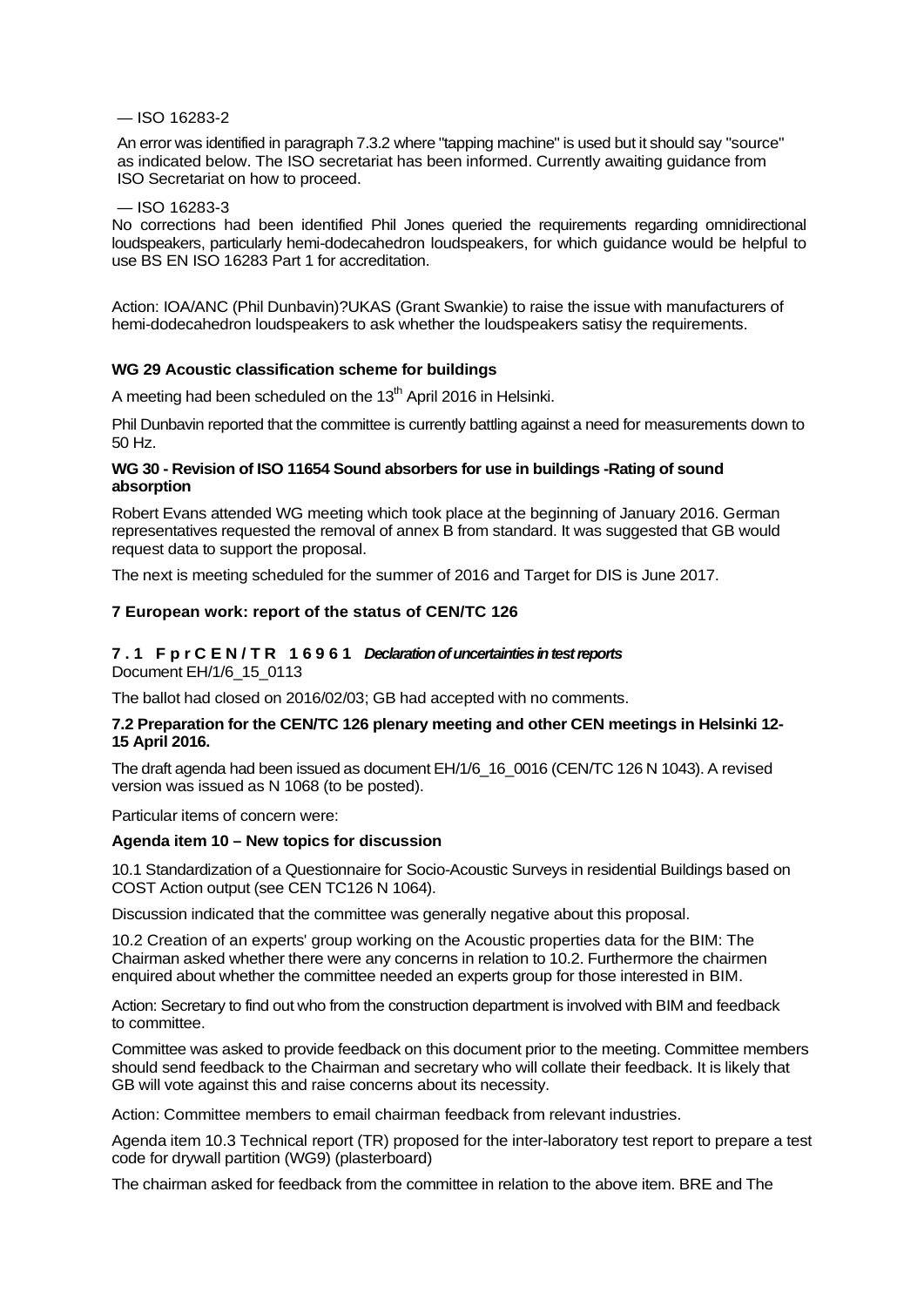Building Test Centre provided some feedback.

Alexandra Ahern will be attending the working group 9 meeting that will discuss item 10.3.

Action: Alexandra to feedback to the committee following the meeting. It was agreed that he delegation would be:

Carl Hopkins Leader (Convenor WG6), Gerry Pettit (Convenor WG 5), Phil Dunbavin (WG 29), Alexandra Ahern (WG 9).

# **8 Ballots**

**Draft BS EN 15657** *Acoustic properties of building elements and of buildings — Laboratory measurement of structure-borne sound from building service equipment for all installation conditions*

EH/1/6\_16\_0005 = Draft for public comment 16/30333609 DC

Comments were due 2016/03/14.

The committee agreed to approve with no comments. Approved on 01/04/2016.

**Draft BS EN ISO 12354 - 1** *Building acoustics — Estimation of acoustic performance of buildings from the performance of elements* Part 1 *Airborne sound insulation between rooms*

EH/1/6\_16\_0008 = Draft for Public Comment 16/30334494 DC

Comments were due 2016/03/28.

The committee agreed to approve with comments.

Action: Secretary to collate comments and submit with vote and to post submitted comments to the EH/1/6 ecommittee [Done].

Draft BS EN ISO 12354-2 Building acoustics — *Estimation diacoustic performance of buildings from the performance of elements*

Part 2 *Impact sound insulation between rooms*

EH/1/6\_16\_0009 = Draft for Public Comment 16/30334498 DC

Comments were due 2016/03/28.

The committee agreed to approve with comments.

**Draft BS EN ISO 12354 - 3** *Building acoustics -Estimation of acoustic performance of buildings from the performance of elements* Part 3 *Airborne sound insulation against outdoor sound*

EH/1/6\_16\_0010 **=** Draft for Public Comment 16/30334502 DC

Comments were due 2016/03/28.

The committee agreed to approve with no comments.

**Draft BS EN ISO 12354 - 4** *Building acoustics — Estimation of acoustic performance of* 

*buildings from the performance of elements* Part 4 *Transmission of indoor sound to the outside*

EH/1/6\_16\_0011 = Draft for Public Comment 16/30334506 DC

Comments due 2016/03/28

The committee agreed to approve with comments.

#### **9 Allocation of ISO work in BSi on laboratory tests on water supply installations.**

It was noted that all of the following, previously allocated as noted should be the responsibility of EH/1/6. There is a possibility to have liaison to EH/1/4 if necessary in future.

BS EN ISO 3822-3:1997+A1:2009 Acoustics. Laboratory tests on noise emission from appliances and equipment used in water supply installations. Mounting and operating conditions for in-line valves and appliances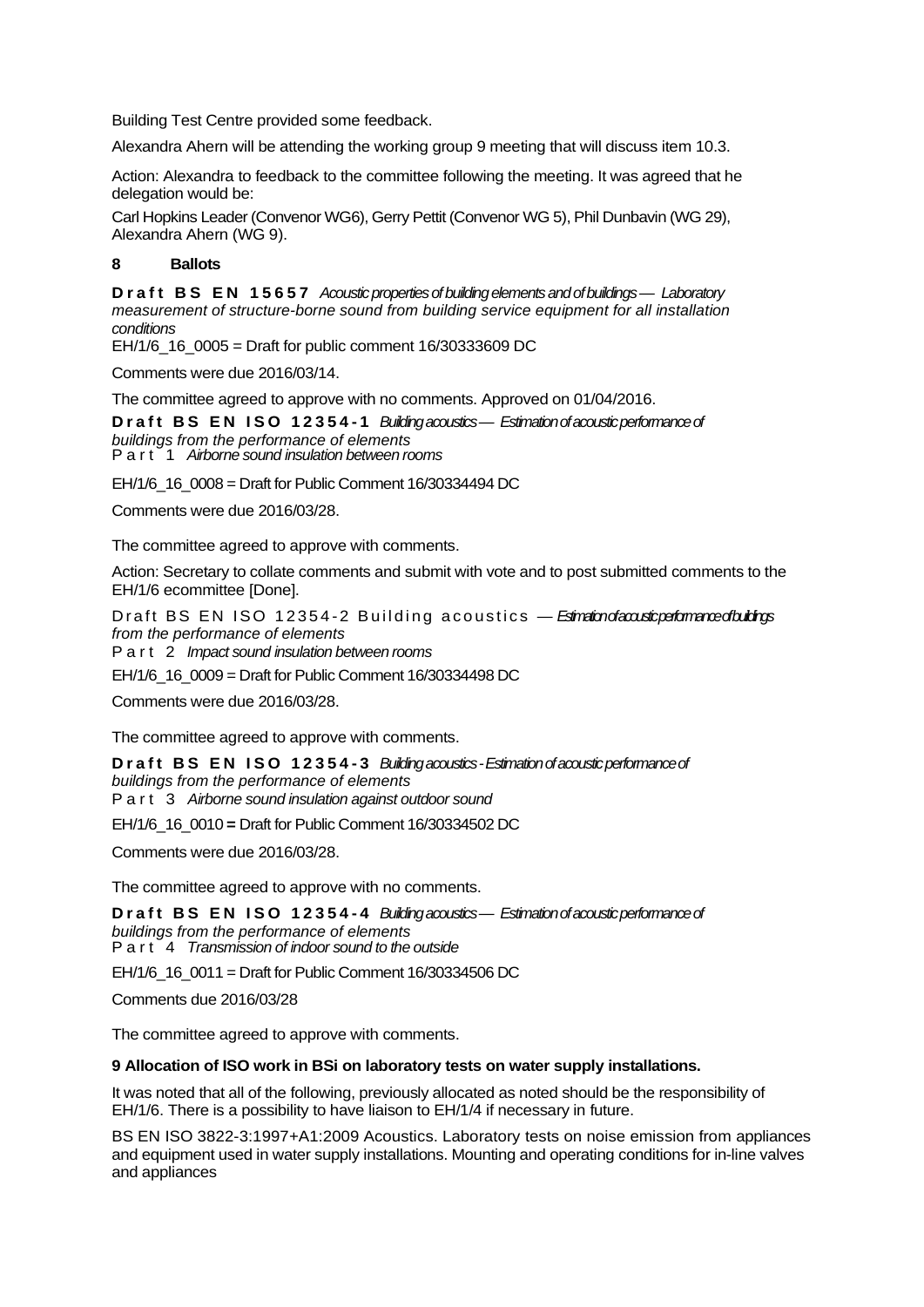– (previously allocated to EH/1/4) BS EN ISO 3822-2:1996 Acoustics. Laboratory tests on noise emission from appliances and equipment used in water supply installations. Mounting and operating conditions for draw-off taps and mixing valves

– (previously allocated to EH/1)

BS EN ISO 3822-3:1997+A1:2009 Acoustics. Laboratory tests on noise emission from appliances and equipment used in water supply installations. Mounting and operating conditions for in-line valves and appliances

– (previously allocated to EH/1/6)

BS EN ISO 3822-4:1997 Acoustics. Laboratory tests on noise emission from appliances and equipment used in water supply installations. Mounting and operating conditions for special appliances

– (previously allocated to EH/1/4)

Action: It was agreed that the secretary will check that the above projects have been moved to EH/1/6.

# **10 Any other business**

It was noted that the formal vote on prEN 1793-1 through CEN/TC 226 Road equipment has been issued. It was also noted that the formula had been changed.

# **11 Date and Place of next meeting**

It was agreed that the next meeting will take place on the  $1<sup>st</sup>$  of November 2016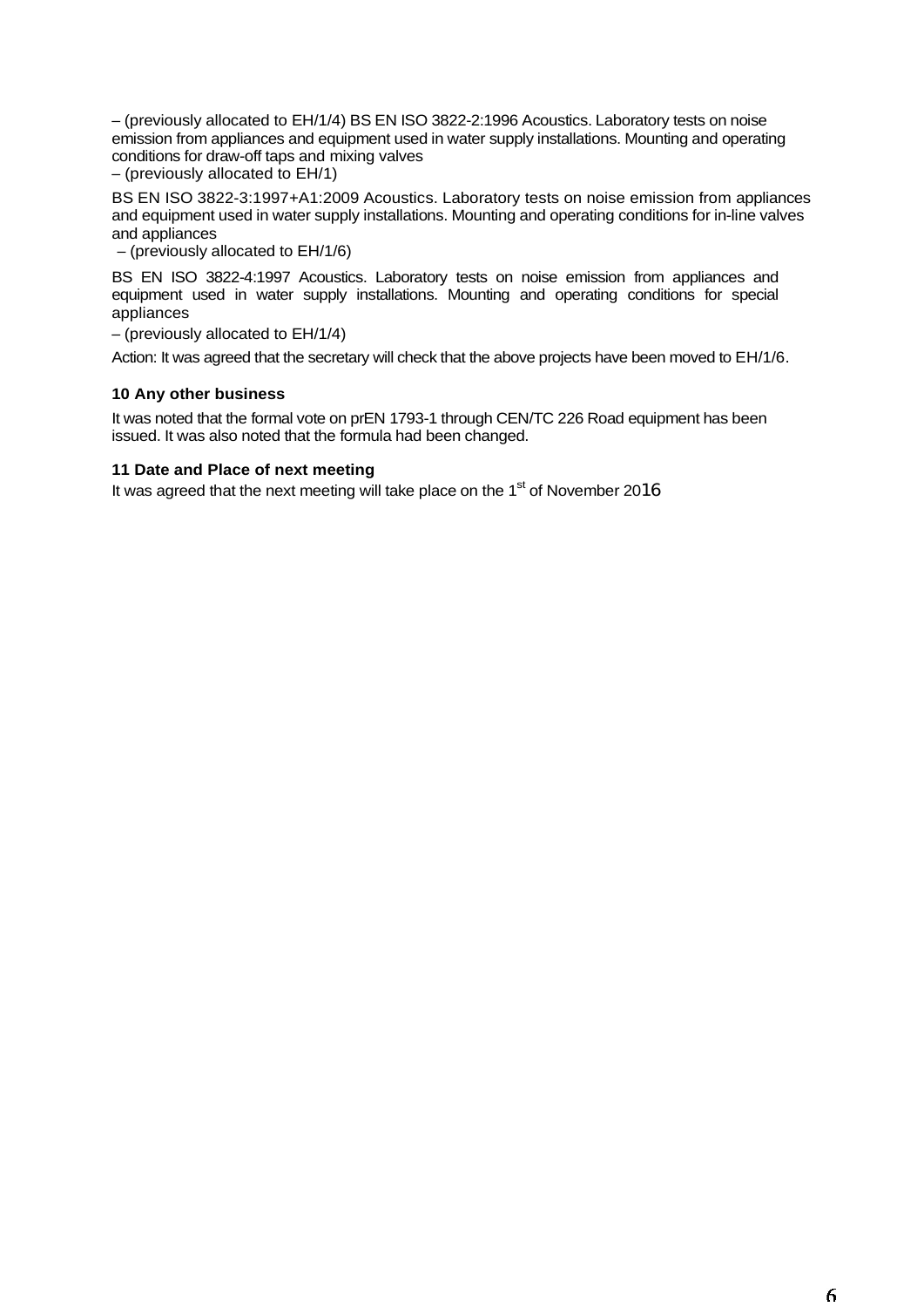# **AITS FUNDED REPORT OF INTERNATIONAL/EUROPEAN MEETING**

This report is to be submitted to the relevant BSI Programme Manager at the same time as the AITS form is returned (i.e. within 1 month of the date of the meeting). It will then be circulated to the relevant BSI Technical Committee.

**Meeting of Committee: CEN TC126 WG2**

**Date(s) of Meeting: 12-4-2016**

**Place of Meeting: Helsinki, Finland (Town & Country)**

**Author of report: Hopkins**

**Other UK attendees: Phil Dunbavin, Barry Gibbs**

**Countries & number in delegations** [e.g. DE(4)] DE 3 N 1 BE 2 F 2 I 1 CH 1 PL 1

**Additional major papers circulated at meeting**

**Items added to Agenda at meeting**

None

## **List of discussed items**

- 1. Opening of the meeting (9.00 am)
- 2. Roll call of WG2 members
- 3. Approval of the draft agenda (N 353)
- 4. Approval of the minutes of the last WG2 meeting in Brussels (N 346)

5. Revision of EN 12354-1…4 (Prediction of performance of buildings from the performance of elements):

- Information on CEN / ISO agreement
- End of enquiry expected on April 28 (after the meeting)
- Corrected drafts to be send to TC by the end of October

6. Preliminary work on revising EN 12354-5 (Sound levels due to service equipment):

- Main need: providing greater details for application to lightweight constructions as well as for extending the frequency range down to 1/3 octave 50 Hz

- Needs and structure of the revised standard to be discussed; any proposal are welcome (the convener will bring his)

- Progress in research on this subject to be checked and discussed; short presentations are welcome.

7. Next meeting

8. AOB

9. End of the meeting at 4.00 pm; to be followed by a 2 hour meeting of ISO/TC43/SC2/WG17

## **Other comments/items**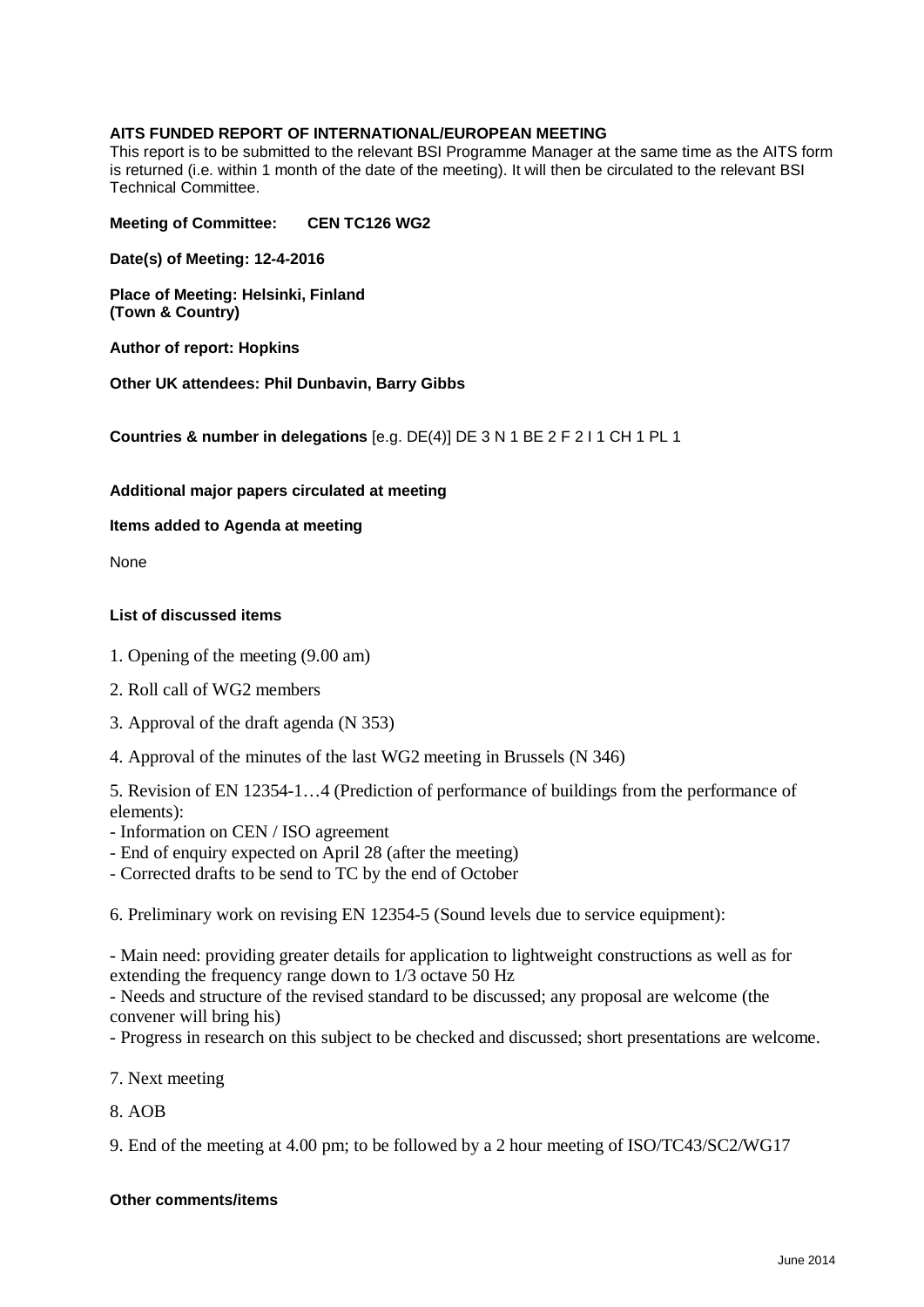## **Date of Next Meeting: 26-9-2016**

## **Proposed venue for next meeting:** AFNOR, Paris

#### **Report from delegate**

This page of the report should include such items as major discussion points, items of concern for UK, UK views accepted or not accepted, decisions, progress since last meeting, whether or not the objectives of the meeting were achieved, the effectiveness of the Chairman/Secretary, actions to be achieved by the next meeting.

A copy of the Agenda is to be attached to this report.

Item 5 End of enquiry for EN 12354 will be 28-4-2016 (i.e. after this meeting)

Corrected draft to be sent to TC126 by end of October 2016. If there are sufficient comments to justify a meeting then maybe there will be a meeting in September 2016.

ISO agreed to use the numbering system of the EN i.e. ISO 12354

Revision is with the CEN lead.

ISO has previously not considered Part 5 and 6 so at present they are purely at CEN level but a request will be made to ISO TC43 SC2 to consider adopting these at the next ISO TC43 SC2 Plenary.

Agree to change from 'heavy' and 'light' descriptors to Types A and B as indicated in the draft ISO 10848.

Introduce a term 'coupling intersection'

Item 6

Discussion of future revision of EN 12354-5. For transmission through pipes and ducts WG2 will need to identify experts outside the current committee.

For transmission through building structures we may need to amend the direct field correction at low frequencies. It was discussed whether to convert machinery structureborne sound power into an equivalent airborne or tapping machine source. Decision is to add in the latter option as it might be considered more intuitive.

For structure-borne sound transmission through the structure from building equipment the convenor presented different options to go forward. The use of equivalent loss factors was considered but it was noted to be problematic because it was difficult to define an 'equivalent mass' and using a shaker or impact hammer as a calibrated source on plasterboard was difficult due to damage of the plasterboard. The preferred solution was to have 3 normative annexes in ISO 10848, one describing calibrated power sources, one defining Lne0,f and one defining transmission functions.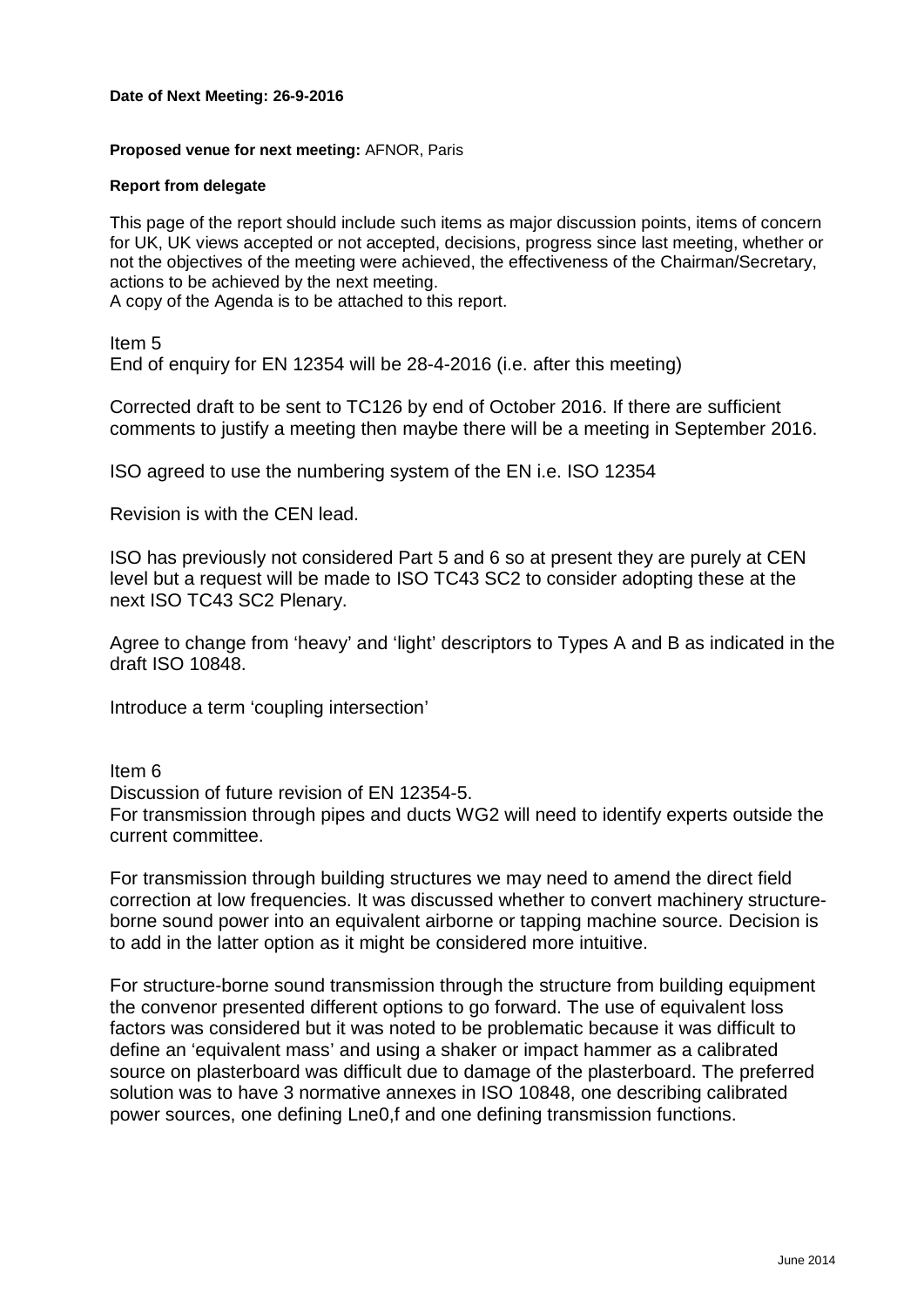## **AITS FUNDED REPORT OF INTERNATIONAL/EUROPEAN MEETING**

This report is to be submitted to the relevant BSI Programme Manager at the same time as the AITS form is returned (i.e. within 1 month of the date of the meeting). It will then be circulated to the relevant BSI Technical Committee.

**Meeting of Committee:** ISO/TC 43/SC 2/WG 29

**Date(s) of Meeting:** 13/04/2016

**Place of Meeting:** Helsinki, Finland **(Town & Country)**

**Author of report:** Phil Dunbavin.

**Other UK attendees:** Alexandra Ahern

**Countries & number in delegations** – France 3, Belgium 2, Germany 3, Portugal 1, Italy 2, Spain 1, Finland 3, Norway 1, Sweden 1, Austria 1, Denmark 1, Poland 1.

**Additional major papers circulated at meeting -** None.

**Items added to Agenda at meeting** - Comments from Dr Aleksandras Jagmaitinskis, Vilnius, Lithuania.

**List of discussed items** - See agenda at the end of this report.

**Other comments/items** - Various presentations see item 4 of the agenda.

**Date of Next Meeting:** TBA

**Proposed venue for next meeting:** TBA

#### **Report from delegate**

#### **1. Opening of meeting**

The meeting was opened and the draft agenda adopted. The minutes of the last meeting were approved.

#### **2. The ISO/NP 19488 time schedule**

The deadline for the DIS is 27/3/2017. Birgit Rasmussen was of the view that the CD stage of two months should not be skipped and consequently the CD needs to be ready one month after today's meeting.

# **3. Summary changes ISO/WD 19488 from 1st to 2nd version**

Birgiit Rasmussen took the meeting through the changes to the draft since the last meeting.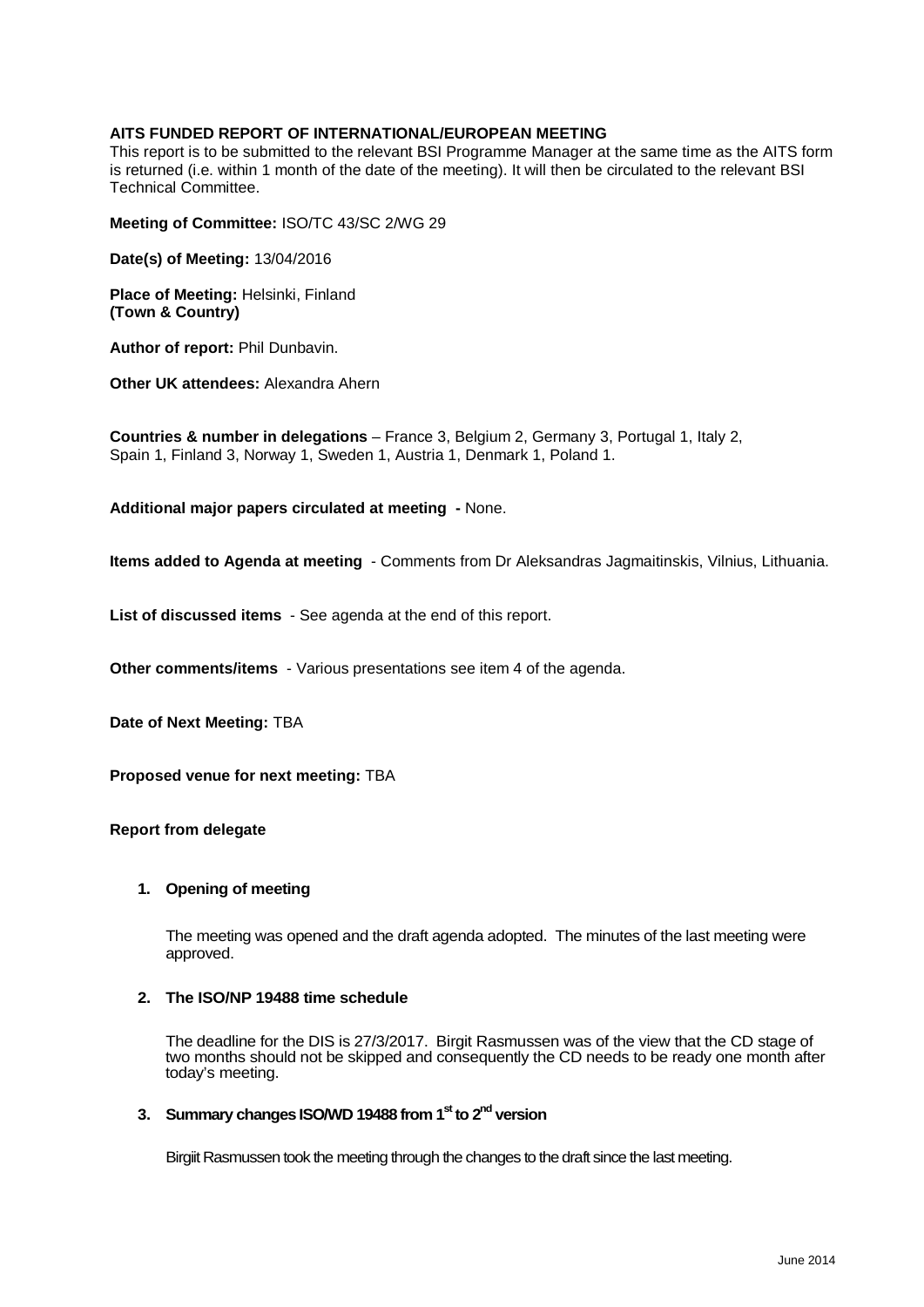## **4. Presentation of research results and findings observed since the Milan meeting**

The German delegate, J Schiedel from Knauf, gave a presentation on listening tests regarding the auralization of sound insulation. This and the Norwegian study of field tests shows that DnT,w does not need to go down to 50Hz for airborne sound insulation but that the frequency extension down to 50Hz is appropriate for impact insulation. Other delegates believed that this was not representative of the real world.

The delegate from Spain made a presentation on "Optimized reference curves for objective rating of airborne sound insulation". The outcome of this research project might be of value to the revision of ISO 717:Part 1 but not to the classification standard.

There then followed a presentation from the German delegate, Martin Schneider, on the legal requirements in Germany and their sound insulation classes from DEGA. In Germany they do not measure the sound insulation but do calculations.

The Italian delegation presented a paper on the Acoustic Classification of Buildings in Italy.

The Norwegian delegate, Liris Turunen-Rindel, made a presentation on the application of the Norwegian Standard NS 8175.

Christian Simmons made a presentation about the Swedish classification scheme.

The delegate from Finland made a very brief verbal presentation.

The Austrian delegate, Heinz Ferk, made a presentation on the Austrian classification scheme.

Birgit Rasmussen explained what was done in Denmark with respect to acoustic classification.

Bart Inglatere described the very simple three class scheme operated in Belgium.

Brief verbal presentations were made by the French and Portuguese delegates about what is currently done in their countries.

#### **5. Discussion selected topics for the next ISO/WD 19488**

Phil Dunbavin will re-draft Table 9 for the CD in the next four weeks to consider speech privacy more realistically.

It was decided to change the standard so that the use of Class $A_{50}$  or Class  $A_{100}$  is a choice of the user in each country. The reporting or use of both descriptors is no longer mandatory and the text has been changed to reflect this decision.

There was considerable debate as to whether the standard should be withdrawn from the Vienna Agreement by CEN. A vote could not be taken on this for two reasons. Firstly no one knew if that was even possible and secondly the delegates all had no mandate from their respective countries mirror committee as to how they should vote.

#### **6. Plan/Decisions (what/who/when)**

The draft will now be tidied up into the CD and issued.

#### **7. Next meeting place(s) & date(s)**

The next full meeting will be held on the  $16<sup>th</sup>$  May 2017 in Copenhagen. There may be an intermediate meeting on the 26<sup>th</sup> of September in Paris at Afnor..

- **8. AOB -** There was no AOB.
- **9. Closing of meeting & Farewell -** The meeting was closed.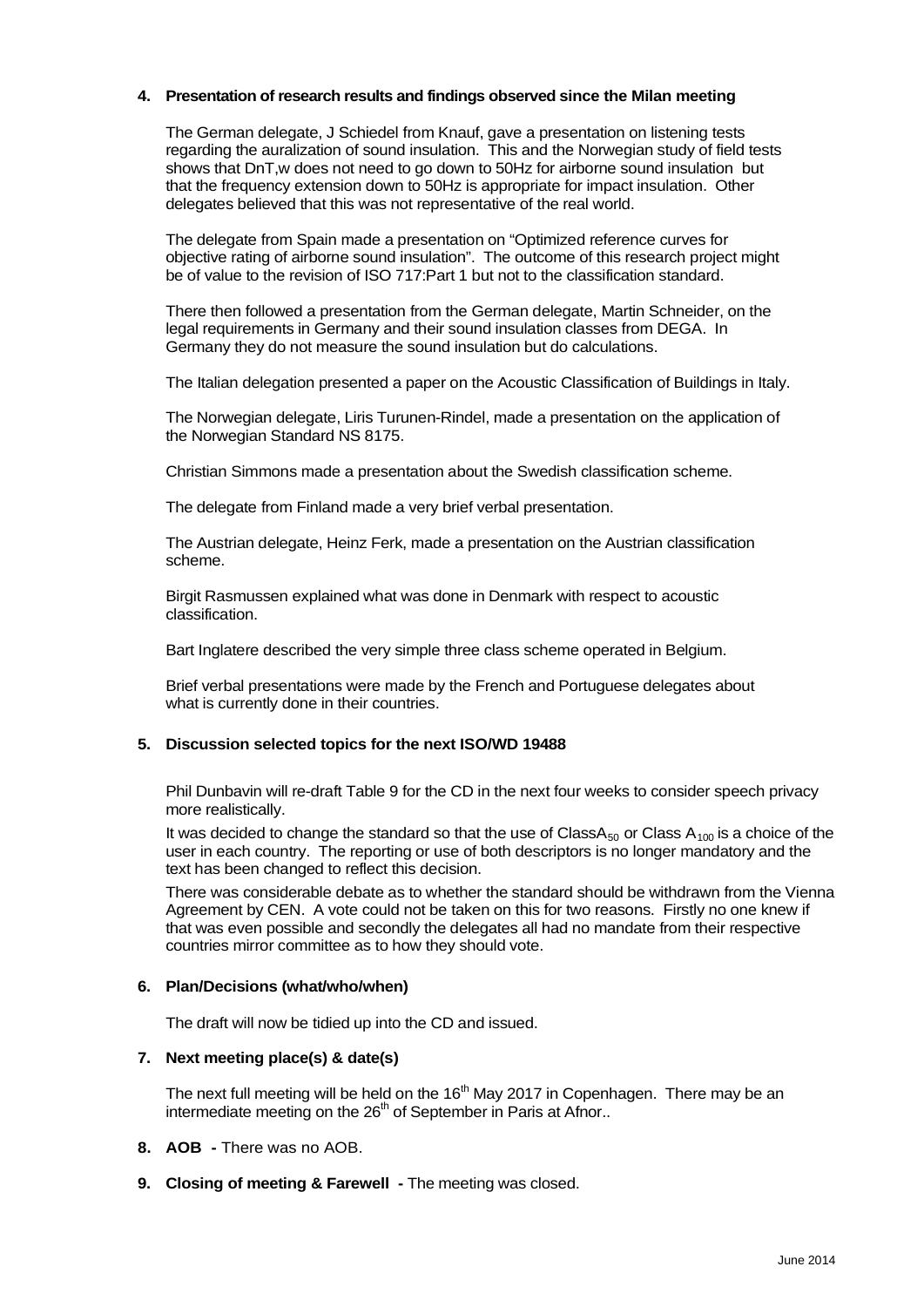# **Agenda – 3rd ISO/TC 43/SC 2/WG 29 meeting Helsinki, 13 April 2016**

# **Meeting place & time**

Date & Time: 13 April 2015, 09:30-16:30

Place: METSTA, Meeting center, Eteläranta 10, 00130 Helsinki, Finland.

| Agenda           |                                                                                                                                                                                                                                                                         | <b>Documents</b>                   | <b>Comments</b>                                                             |
|------------------|-------------------------------------------------------------------------------------------------------------------------------------------------------------------------------------------------------------------------------------------------------------------------|------------------------------------|-----------------------------------------------------------------------------|
| 1.1              | <b>Opening of meeting</b><br>Roll call<br>Adoption of agenda<br>Approval of Milan minutes                                                                                                                                                                               | <b>WG29 N16</b><br><b>WG29 N13</b> |                                                                             |
| 2.1              | The ISO/NP 19488 time schedule                                                                                                                                                                                                                                          | <b>WG29 N13</b>                    |                                                                             |
|                  | Time schedule preparation of CD and DIS.                                                                                                                                                                                                                                |                                    |                                                                             |
|                  | 3. Summary changes ISO/WD 19488 from 1 <sup>st</sup> to 2 <sup>nd</sup> version                                                                                                                                                                                         | <b>WG29 N10</b>                    |                                                                             |
|                  | Information about main changes by the WG convenor.                                                                                                                                                                                                                      | N <sub>14</sub> & N <sub>15</sub>  |                                                                             |
|                  | Presentation of details and implications by the task group<br>leaders from the Milan meeting.                                                                                                                                                                           |                                    |                                                                             |
|                  | Main comments on structure and changes?                                                                                                                                                                                                                                 |                                    |                                                                             |
|                  | Parts of contents to be moved to Annexes? (e.g. Clause 8).                                                                                                                                                                                                              |                                    |                                                                             |
|                  | Identifying - preliminarily - issues for discussion in this meeting,<br>point 5, e.g.:<br>- Habitable / non-habitable rooms (Clauses 4,5,6)<br>- Lden, indoor (Clause 5)<br>ISO 10052 (Clause 6)<br>Rev.time again? (Clause 7)<br>- Privacy to be introduced? (Annex A) |                                    |                                                                             |
|                  | 4. Presentation of research results and findings observed<br>since the Milan meeting                                                                                                                                                                                    |                                    | Please                                                                      |
|                  | Presentations preferably max 10 minutes.<br>Conclusions?                                                                                                                                                                                                                |                                    | announce<br>presentations<br>before the<br>meeting (topic,<br>publication). |
| 5.               | Discussion selected topics for the next ISO/WD 19488                                                                                                                                                                                                                    |                                    |                                                                             |
|                  | Issues to be decided based on the preliminary list from point 3<br>and added topics.                                                                                                                                                                                    |                                    | Split up into<br>smaller groups?                                            |
| 6.               | Plan/Decisions (what/who/when)                                                                                                                                                                                                                                          |                                    |                                                                             |
|                  | Preparation of detailed plan for actions from now until DIS.                                                                                                                                                                                                            |                                    |                                                                             |
| $\overline{7}$ . | Next meeting place(s) & date(s)                                                                                                                                                                                                                                         |                                    |                                                                             |
|                  | Next full meeting probably in connection with ISO/TC 43/SC 2 &<br>WG meetings in May 2017 in Denmark                                                                                                                                                                    |                                    |                                                                             |
|                  | Other suggestions for "smaller" meetings?                                                                                                                                                                                                                               |                                    |                                                                             |
|                  | WebEx/Skype?                                                                                                                                                                                                                                                            |                                    |                                                                             |
|                  | 8. AOB                                                                                                                                                                                                                                                                  |                                    |                                                                             |
| 9.               | <b>Closing of meeting &amp; Farewell</b>                                                                                                                                                                                                                                |                                    |                                                                             |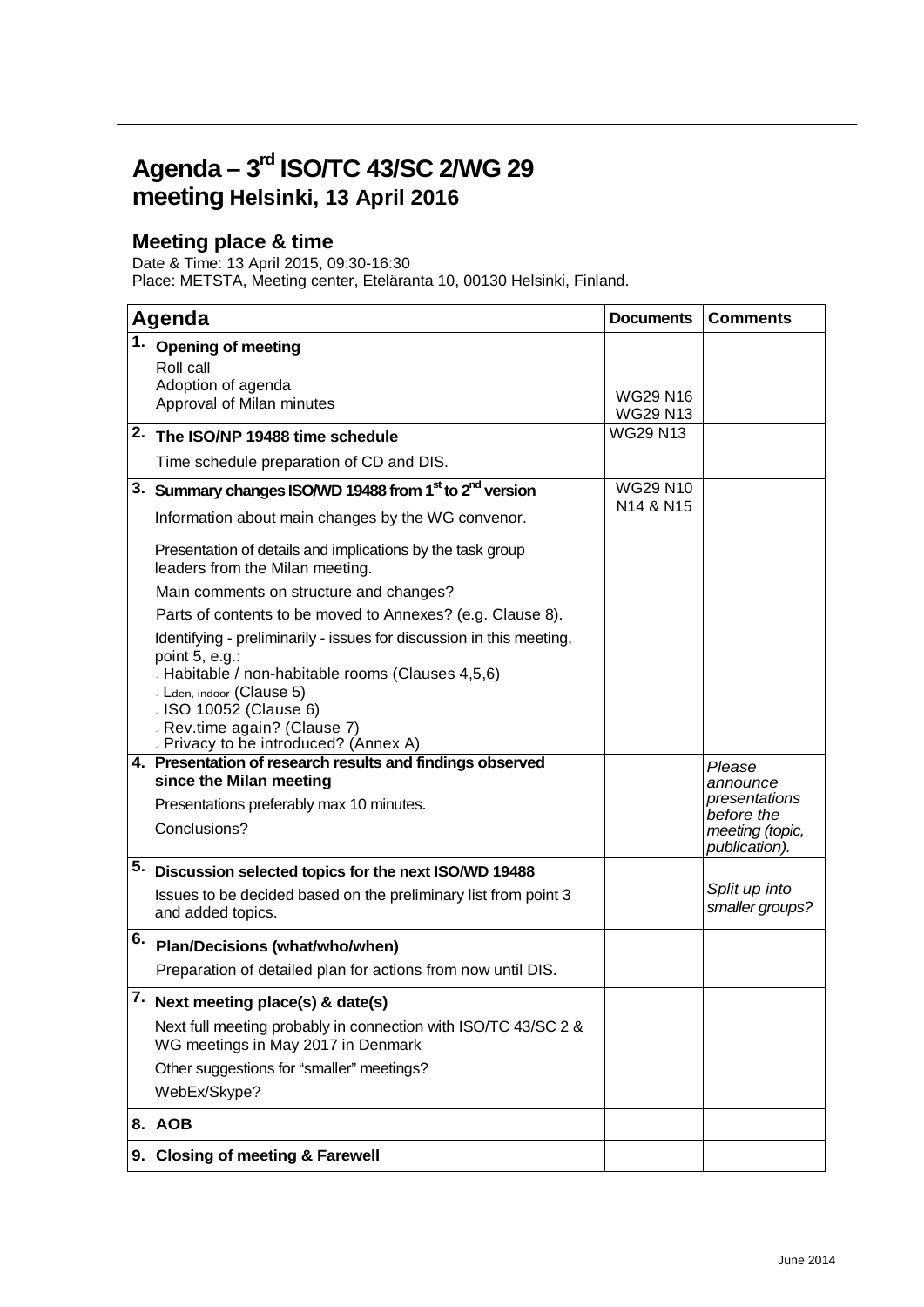## **AITS FUNDED REPORT OF INTERNATIONAL/EUROPEAN MEETING**

This report is to be submitted to the relevant BSI Programme Manager at the same time as the AITS form is returned (i.e. within 1 month of the date of the meeting). It will then be circulated to the relevant BSI Technical Committee.

**Meeting of Committee:** Meeting about test codes.

**Date(s) of Meeting:** 14/04/2016

**Place of Meeting:** Helsinki, Finland **(Town & Country)**

**Author of report:** Phil Dunbavin

**Other UK attendees:** Alexandra Ahern.

**Countries & number in delegations** – France 4, Belgium 2, Germany 2, Italy 2, Spain 1, Finland 3, Norway 1, Sweden 1, Austria 2, Denmark 2, Switzerland 1, Turkey 1.

**Additional major papers circulated at meeting** – None.

**Items added to Agenda at meeting**– None.

**List of discussed items** – See the agenda at the end of this report.

**Other comments/items** – None.

**Date of Next Meeting:** No further meeting are required.

**Proposed venue for next meeting:** N/A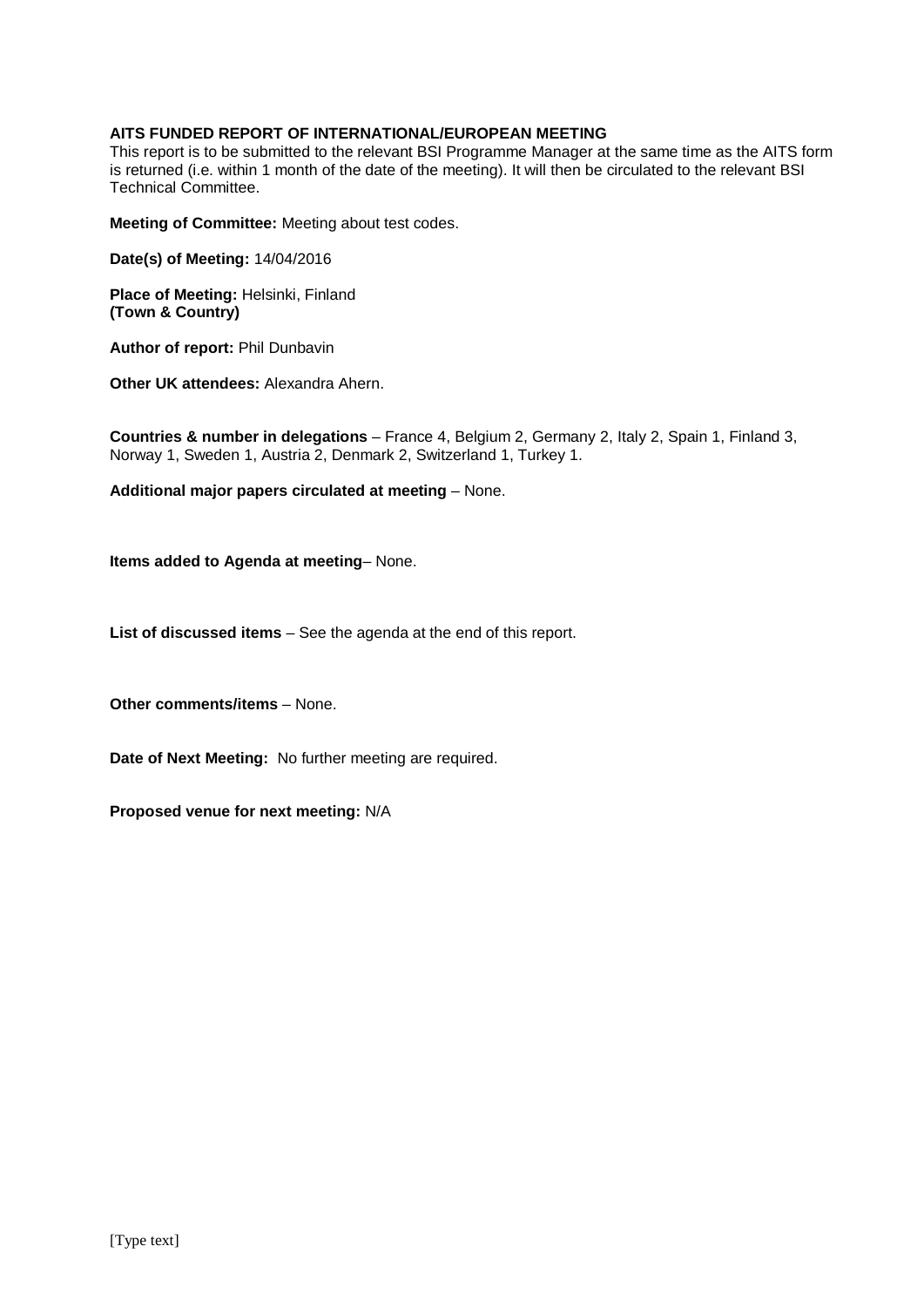## **1. CEN TC 126 introduction and presentation (Marc Rehfeld)**

The meeting didn't completely follow the proposed structure given in agenda… so the notes given below are structured to match the given presentation as best as possible

# **Goal for generation of testcodes**

- To
- o improve uncertainty data available,
- o give extension rules,
- o provide tabulated values
- it is a CEN task that had been asked for
- It is necessary for CE marking

## **Why improve**

- $\circ$  CEN TR 15226 states that if the uncertainty has not been developed then labs should use  $\pm$  6 dB which seems quite high
- o 12999 -1: brief explanation of the use of 95 % confidence interval and apparently this explains the given values in CEN TR 126133……. Although it is understood that there is some confusion about how to actually use the 12999 method.

#### **History**

- $\circ$  EN 12758 (testcode developed for glass) was the 1<sup>st</sup> Test code to be developed & by using min & max data (i.e. envelope method) for glazing the uncertainty was reduced from 4 dB to 1dB.
- o This has not yet been included in 10140-1 but this is on its way

#### **Discussion**

- $\circ$  Martin Shneider (Germany) raised question regarding use of K=2 in this application. He had been in contact with Wistock and considered that it was for the labs to decide what confidence interval was appropriate and whether it needed to be 2 sided. He said that labs should be free to choose as long as this was specified in the test report i.e. K= 1 gives a 68 % confidence interval.
- $\circ$  It is thought Marc Rehfeld was of the opinion that this would be too confusing to the readers of the test report

# **2.WG 9 presentation (Cyrille Demanet)**

#### **2.1 Introduction**

- o Cyrille started by giving thanks to people in the room who contributed as WG members and /or Labs for their time and contributions
- o He confirmed that the Interlab Round Robin on dry wall was tested in 2010
- o Analysis of data was conducted for 4 years looking at how we can use data to reduce the uncertainty values from the values previously given by the Pompoli Round Robin
- o It then took a further year to write EN 16703
- o Cyrille then mentioned the list of labs who participated in the Round Robin and the Internoise publication in 2011 which summarised initial findings
- $\circ$  Cyrille described the preparation that was taken over the period of a year before the Round Robin was started in order to agree a variety of parameters and tools to try giving good consistency of test and maintaining confidentiality of laboratories. Items prepared included
	- Method to analyse data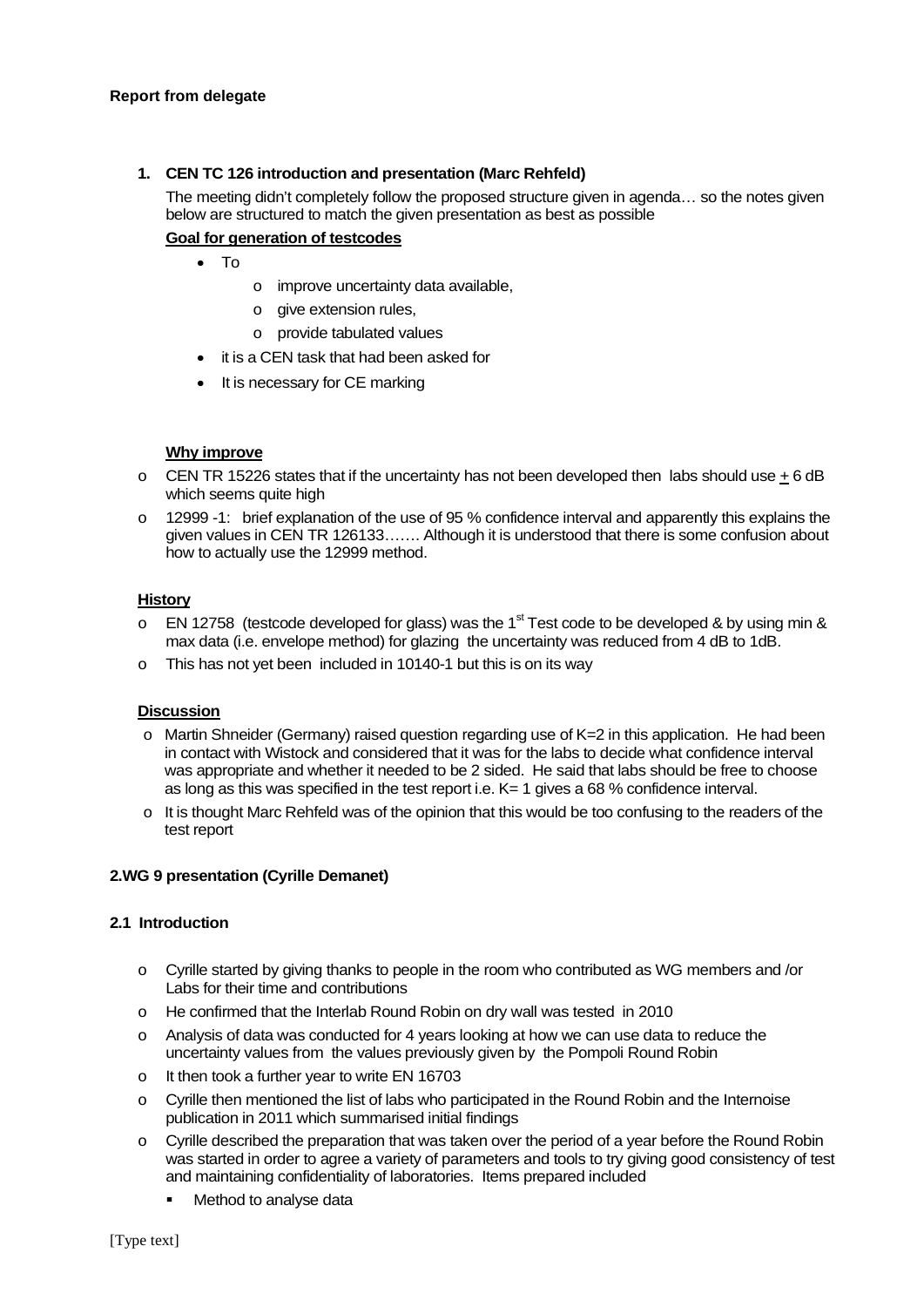- Method to capture lab data
- Method to capture test results
- A standard construction and installation procedure
- **Product characteristics**
- Procedures for material packing list and storage
- Procedure for requested tests
- $\circ$  Cyrille gave thanks to all the suppliers of materials, labs for providing time/ lab space, Eurima & Eurogypsum and Wistock from PSTB who although not a member of the WG continued to receive copies of all WG documents and give advice regarding uncertainties
- o Cyrille asked for comments regarding the preparation documents. From the BTC perspective Alexandra Ahern mentioned it was good to have clear guidance. That for BTC we found there was no guidance given on drying time but that we asked the question before proceeding. Cyrille commented how it was interesting some labs asked and others didn't however too much could not be read into this as some labs who did not ask would have made assumptions due to how they normally build test specimens every day. He agreed it was a learning point that may have improved the control of the installations

## **2.3 ILT Results**

- Cyrille showed 2 slides, one for each type of partition used in the Round Robin. Each slide showed an overlay of the SRI curves for all laboratories for the given construction shown next to it ( Type 1 single frame or Type 2 twin frame)
- Cyrille made several comments about the variation shown in particular that there was much more discrepancy when it came to the twin frame construction. There was mention that potentially contributions from flanking transmission could be a factor

#### **2.4 Analyses**

- Lots of different parameters were cross referenced (eg room volumes) no correlation was found with any particular factor. The first conclusion of the WG was there was absolutely no obvious way to determine the causes of the variation.
- One of the outcomes of the Pompoli Round Robin was the recommendation to avoid wood or steel frames. This correlation was not observed in the data from the 2010 Round Robin and it was pointed out that there was no improvement in the uncertainty values after this requirement was brought in
- Four key areas of investigation were identified during the analyses stage
	- o Air tightness control: cracks in compound were suspected for the flat spectrum shapes at high frequency - so learning regarding control of installation
	- o Perimeter softness: variation was found from approx. 2kHz upwards due to different compounds and setting times…. Again supporting the learning that installation has to be controlled
	- o Diffusivity: one lab was asked to re-build and test with extra diffusers in room, which improved the result. Later comment came back to this to state this may have also been due to re-build of test specimen. Comment was made that if we follow requirements of test standard we should have already checked our room diffusivity, Cyrille also allowed that when the lab tests constructions different from their everyday (i.e. Perhaps normally test doors or glass …etc.) then this is where labs may not detect problems with diffusivity.
	- o Flanking: higher SRI values were found when the Type 2 partition (twin frame) was constructed across an acoustic break

# **2.5 Test code methodology**

Principle of the testcode EN16703 has developed such that it is now intended to be used to validate laboratories using 2 standard reference constructions in order to identify potential investigation area and improve knowledge of the laboratory

- Build the reference partitions
- For each construction compare the full spectrum with the envelope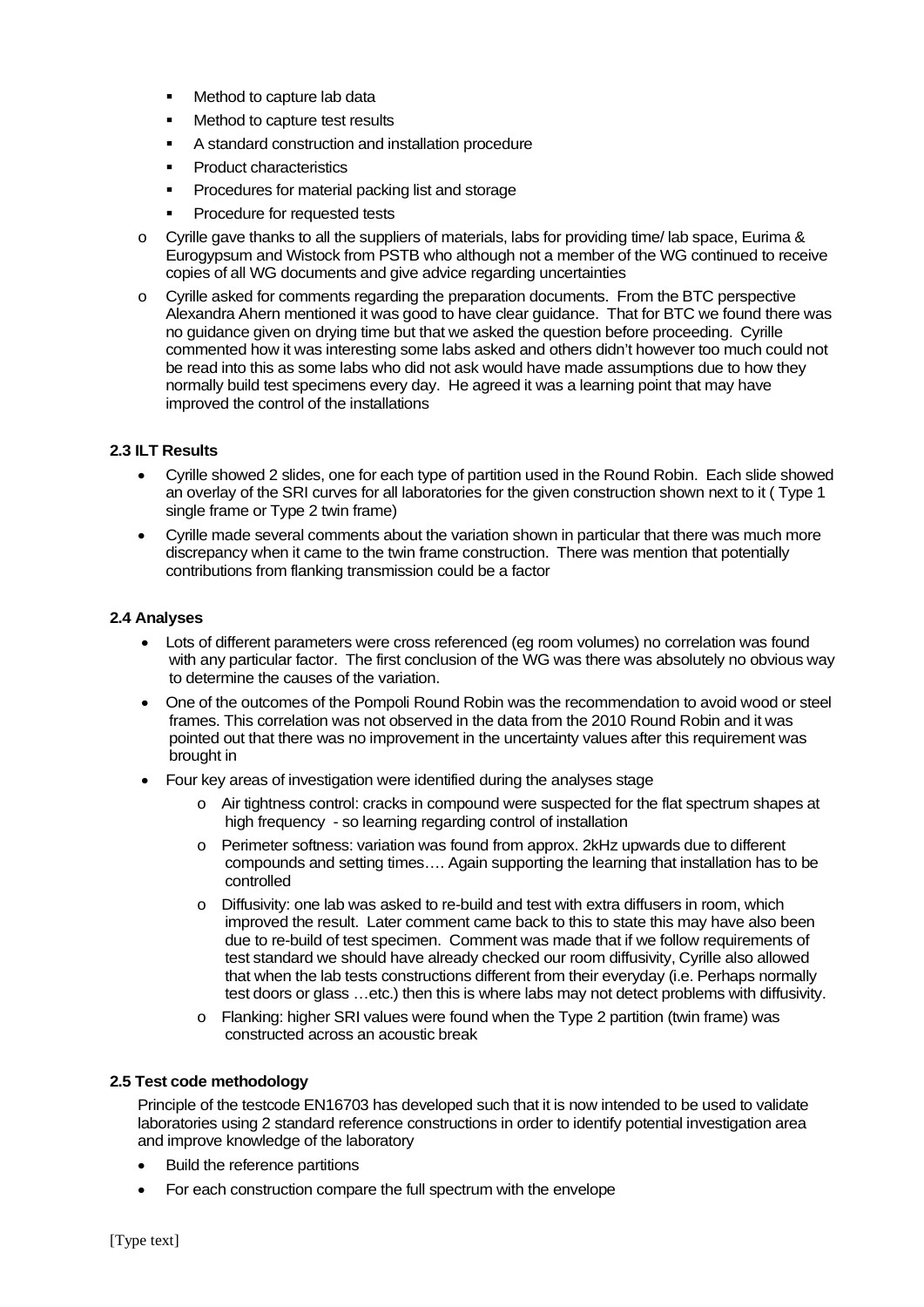• If outside the envelope then conduct further investigations to satisfy yourselves everything is correct and improve knowledge of lab design

## **2.5a Outcome of this methodology**

- better control of reproducibility
	- o while 2010 uncertainty was initially worse that recorded from Pompoli it is commented that for the Pompoli Round Robin it is believed it was the same team who conducted the installation at each laboratory(linked to learning about control of installation)
	- $\circ$  The uncertainty calculated using only the labs which fulfil the envelope criteria significantly improved the uncertainty values
	- o There was clarification on the legend of figure 9 incorrectly labelled 2010 Round Robin Type 2 in the presentation & the report. Although unable to confirm without checking, Cyrille believes the 2010 value with the higher uncertainty was for the Type 2 partition as there was greater variation on the twin frame construction.



# **2.5b Open Discussion**

- Martin Shneider questioned the validity of calculating the reproducibility based on a sub set of laboratory results which had already been used as part of the whole group to calculate the envelope criteria
- Pascal Ozouf confirmed that this method had been agreed with Vistock at a much earlier date.
- It was re-iterated that the real use of this envelope criteria was to help laboratories to identify potential problems with their lab designs, methodology etc. and put an emphasis on them to investigate and learn more about their setups
- Martin Shneider made comments about the spread of results shown at low frequency. He asked why were laboratories so concerned about testing low frequency when you compare the spread of results at low frequency with the spread of results at high frequency
- A comment from Alexandra Ahern was that not all contributing laboratories included test data at the low frequencies. This spread was perhaps a natural result of reduced number of comparisons and that the spread was likely to be much worse at low frequency if all labs had provided this data
- Discussion on installation guidance included questions about potential for flanking if plasterboard was installed directly off the floor, although this seemed to be more in reference to site application. Cyrille confirmed the purpose of the reference partitions was just to provide clear details of type of construction specified just for this validation exercise, not for every subsequent construction…. He also suggested that for everyday use national bodies may want to consider build guidance for a particular construction type e.g. drywall - as they do in France
- Jochen Schiedel (Knauf Germany) raised a query about the use of small plasterboard used in the validation exercise in order to test for diffusivity leading to a debate about design and use of diffusers. It was confirmed this was just a quick and easy suggestion to use as part of the Round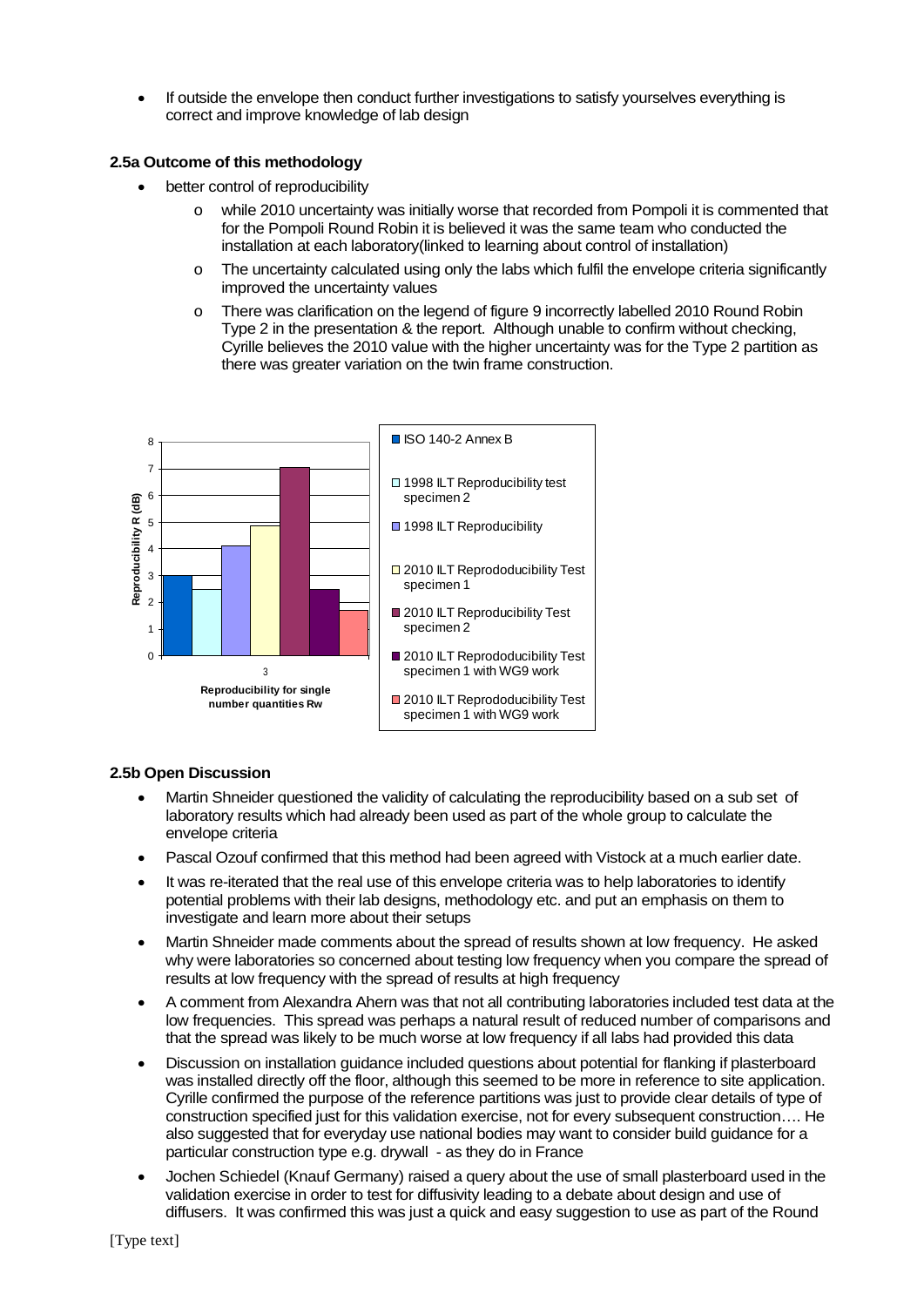Robin but that labs may want to investigate further and have more permanent diffusers for normal setup.

# **2.6 Laboratories Feedback**

## **2.6a - Martin Shneider experience (Stuttgart) applying the testcode outside of the Round Robin**

- Motivation: as university they wanted to see how it would work although they have no actual need to currently use it. Cyrille helped them to obtain suitable materials as the original Round Robin materials no longer available
- Presented slides showing how they tested the partition 4 times with different sealing details around the perimeter and got different spectrum shapes…. Again showing the importance of the installation
	- o One bead around inner layer one side only
	- o Bead around inner layer on both sides
	- o Bead around both layers on one side and around only inner layer on the other sider
	- o Bead around both layers on both sides
- For the twin frame partition they were above the upper limit of the envelope, and they consider this to be due to improved flanking transmission design of their laboratory – raising a question of what is the 'true result' ie. The average of a group or the one with reduced flanking transmission through lab design
- Summary: drying time affects the SRI, they believe the deviations to envelope experience with Type 1 partition was due to connection to frame, and they believe the deviations to envelope experienced with Type 2 partition was due to where the envelope average was set
- Comparison of 2 techniques to measure Young's modulus of plasterboard
	- o Contradictory results can be given by the two methods
	- o Both techniques are difficult to be conducted by standard acoustic labs
	- o Would a shaker at edge of board be better instead of in the middle
- Conclusion:
	- o Not a problems for them that they are outside the envelope
	- o Not clear what part of the SRI is affected by the test standard, workmanship issue and the construction type
	- o Standard does give a way to help verify test setups and measurement procedures to check quality of lab and it does give a defined boundary to prompt investigation
- Discussion:
	- o Cyrille confirmed that results have shown that Young's modulus has not shown itself to be a key factor in the lab variation despite initial concerns when the Round Robin was being organised
	- $\circ$  Birgit Rasmussen (Denmark) suggested that this issue about what is a 'true result' is as a result of us experiencing 'democracy within science' and that it might have to be 'lived with'
	- o Cyrille confirmed that for labs outside of envelope it is just an opportunity to then investigate and find out more about your lab

#### **2.6b Jochen Schiedel experience (Knauf) applying the testcode**

- $\circ$  As a lab they don't really want to change as they have a standard method and changing would have an effect on the consistent repeatability and therefore the comparability of their test data.... However they had to look at this after a request from Knauf France to provide tests to the testcode
- $\circ$  They didn't change the path or speed of the moving speaker, the path of the rotating mic, the diffusers or the absorber setup
- $\circ$  They have a concrete aperture which is lined with plywood fixed to the concrete with mortar. This lining is to provide fixings for partitions
- o Presentation a sequence of experiments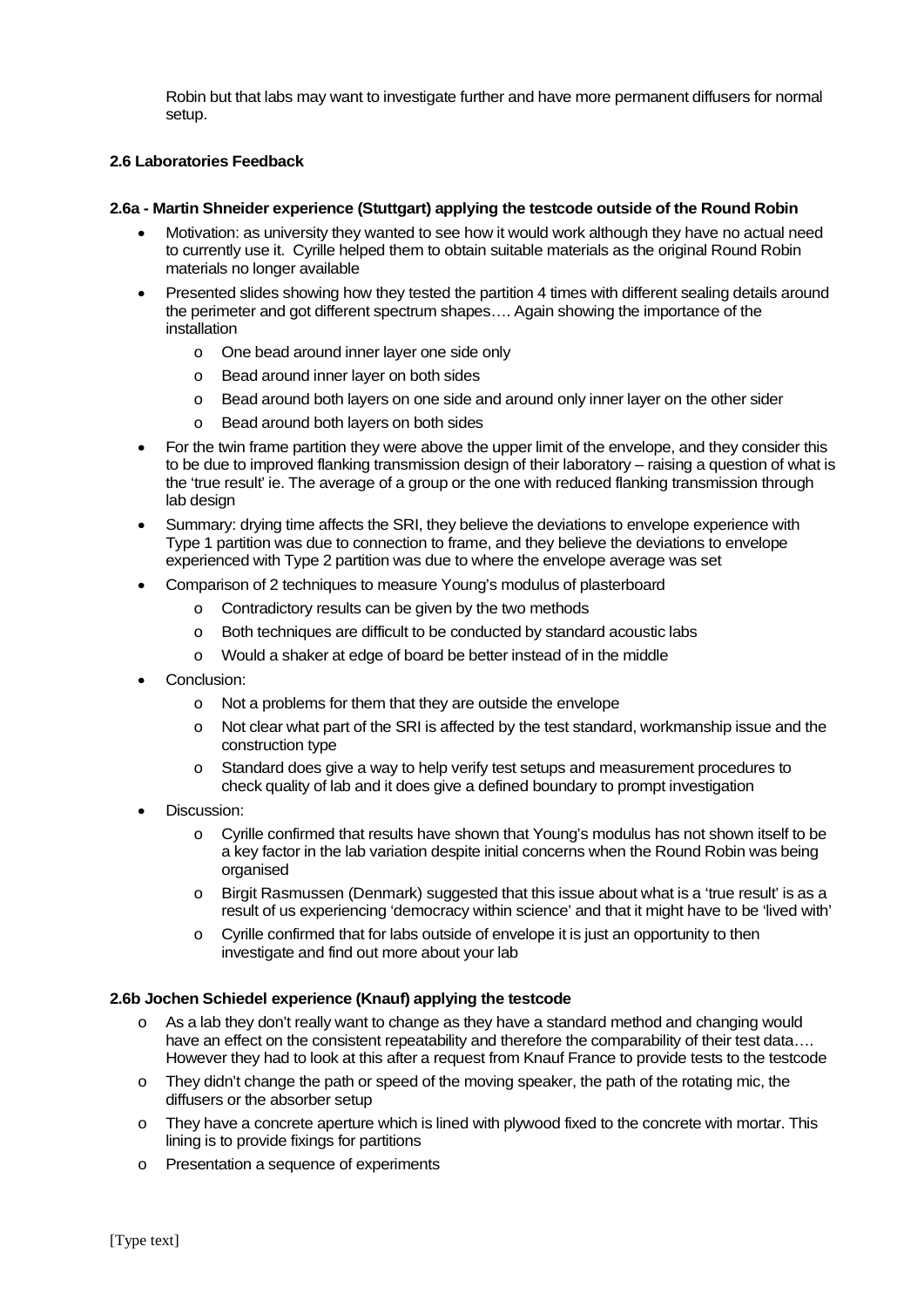- $\circ$  Included using a lining around the perimeter where the test specimen meets the wall/ceiling/ floor. Lining made of 12.5mm gypsum board with mineral wool and included covering the acoustic break
- $\circ$  Results showed that they could make alterations to their lab to force the result to be within the envelope, but this required to deliberating introduce flanking (inserting wedges between the plywood linings) in order to bring the high frequency values down into the envelope

## o **Conclusions:**

- o Round Robin data is welcomes and encouraged
- o Improvements delivered by the testcode include, specifying information to be reported, definitions which can be referred to and definition of a reference partition
- o Further improvements to be considered:
	- **Long term & international availability of materials in reference partition**
	- Reliable airtight connection between partition & aperture
	- **Elastic break between cladding**
	- Upper limit not justified
	- Suggestion that aperture lining could be added as a potential investigation technique for labs
	- **Restrictions on the partition size perhaps reviewed**
- o Concerns that reporting low levels of uncertainty could be a problem when it may not be what is experienced by customers as this value is based on a subset of labs
- $\circ$  It is not felt the testcode is mature enough to make it mandatory
- o They would offer a EN 16703 setup but will not be recommending it
- o They were forced into looking at EN16703 validation method but it did provide insight
- o Research and communication on this field should continue
- o Discussion
	- $\circ$  Cyrille did state it is a choice about whether to apply the testcode, but it was clear he was disappointed to hear a clear message of a lab that would not be using it. Alexandra Ahern believed that he agreed it would probably not be a good idea to deliberately implement the changes Knauf had to apply in order to shape their results curves but he was also looking for willingness to use the experience to continue investigating with the standard
	- o K Larsson (Sweden) made comments that this setup was completely forbidden in the 10140 test standards referring to the test about timber frames. A correction was made by myself that this was a 'concrete' frame, 'lined' with timber for practicality purposes. Cyrille made comment that even labs that just have concrete have issues with the potential variability due mounting conditions such as the condition from multiple fixings or that potential flex that could be perceived by use of plugs. He re-iterated that the data from the Round Robin showed no correlation with the different frame designs of the contributing labs. The findings of the Pompoli Round Robin was the reason for the text in 10140 but perhaps this was due to poor quality of those frames as it was not seen in the 2010 Round Robin
	- o Pascal reminded all about the potential influence from absorption from materials around the aperture as well as the mounting conditions

## **2.7 Conclusion WG9**

Cyrille thanked all for the good discussion and asked that we start using the testcode in order start gaining experience with it.

#### **3 Test Code Conclusion Marc Rehfeld**

Marc thanked all contributions, and stated that even if this testcode is not perfect, it is a big step forward, and perhaps other products could also look at testcodes to help labs etc. improve understanding of how the construction and lab design work together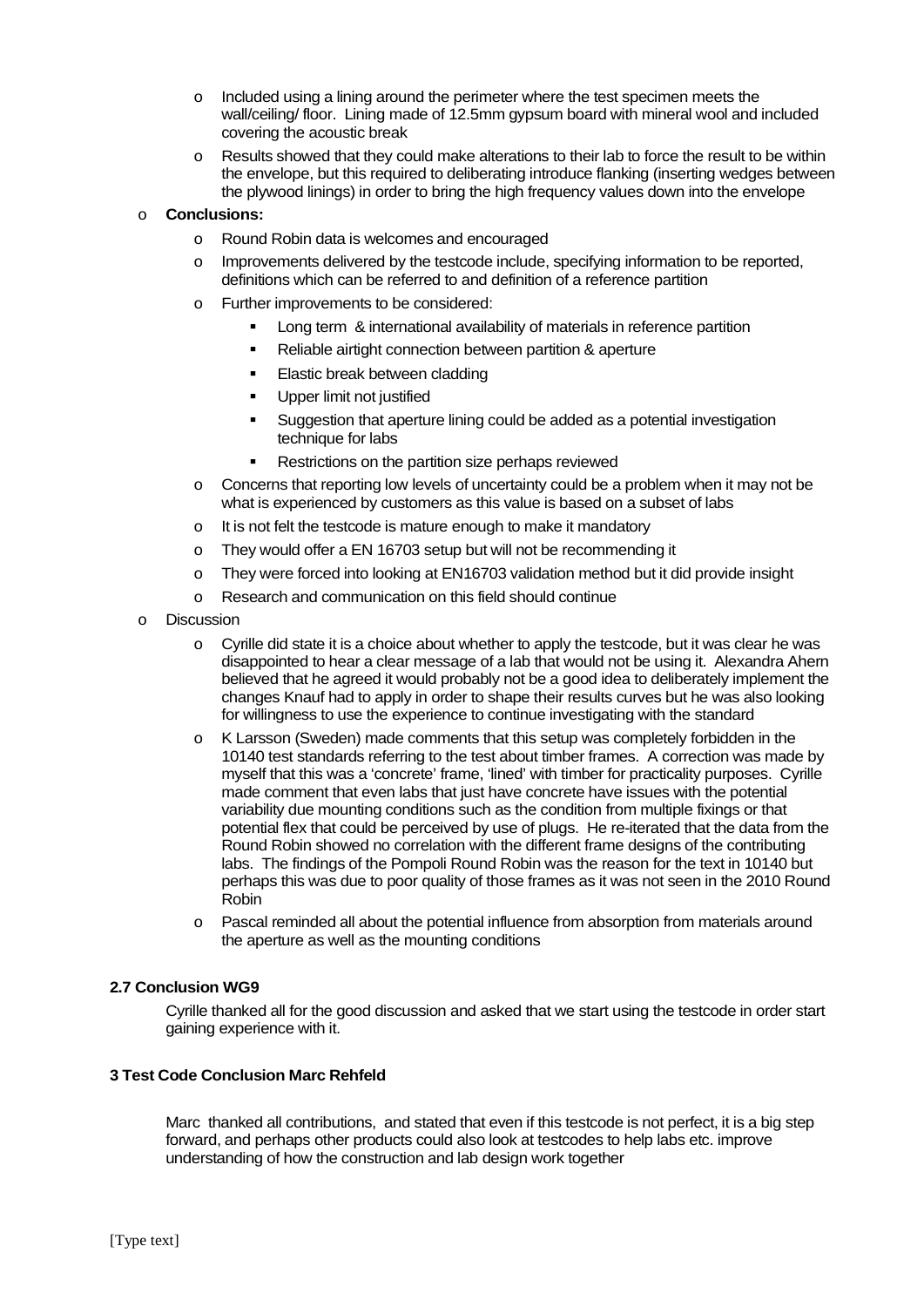Marc made comment that there are varying levels of expertise of labs, some with more involvement with standardisation than others. It is possible for a lab to believe it is doing everything correctly just because they've bought and read and standard without perhaps having the discussions and investigations necessary for confidence in the quality of measurement so this testcode will perhaps encourage effort to improve understanding.

# **4 Meeting closure**

There being no further comments and having reached the end of the allocated time for the session, the meeting was closed

# **Draft Agenda of the meeting about testcodes (EN 16487, EN 12758, EN 16703) – test reports and presentation to laboratories/TC126 members**

**------------------------------------------------------------------------------------------------------------------------------------------------**

# **14 April 2016 from 09:30 to 12:30**

**METSTA** Mechanical Engineering and Metals Industry Standardization in Finland, Meeting center, Eteläranta 10, 00130 Helsinki,

# **1. CEN/TC126 introduction and presentation (Marc Rehfeld)**

- 1. Actual status
- 2. Presentation of test codes methodology (glazing, ceiling and drywall partition)
- 3. How to use test codes

# **2. WG9 presentations**

- 1. Introduction C.Demanet
- 2. ITL results
- 3. Analyses

# **3. Test code methodology**

- 1. Laboratories feed-back
- 2. Conclusion WG 9 C.Demanet
- 3. Questions and Answers WG 9
- 4. Test codes conclusion Marc Rehfeld

**------------------------------------------------------------------------------------------------------------------------------------------------**

4. Closure of the meeting.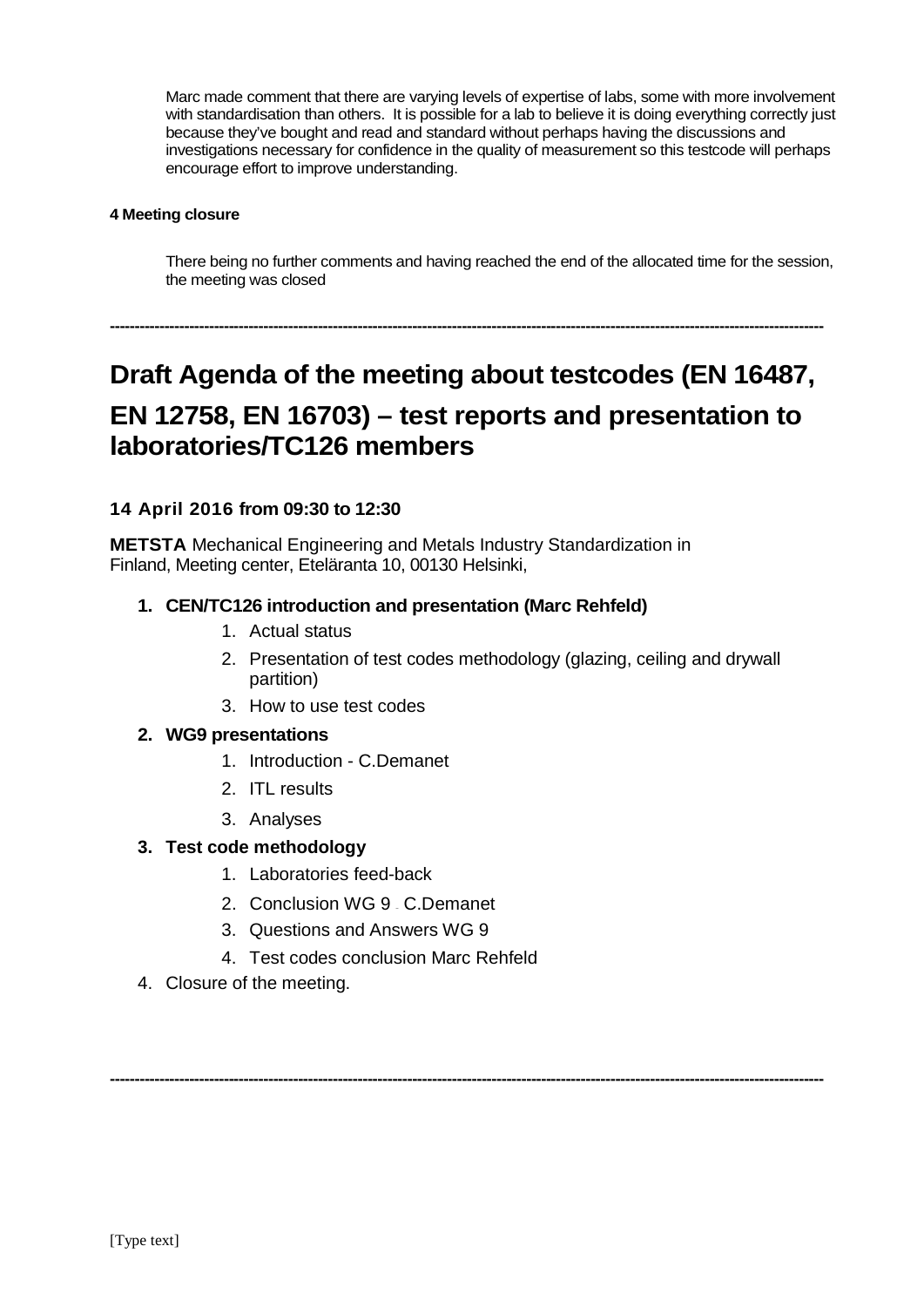# **AITS FUNDED REPORT OF INTERNATIONAL/EUROPEAN MEETING**

This report is to be submitted to the relevant BSI Programme Manager at the same time as the AITS form is returned (i.e. within 1 month of the date of the meeting). It will then be circulated to the relevant BSI Technical Committee.

**Meeting of Committee:** CEN/TC126

**Date(s) of Meeting:** 14 & 15 April 2016

**Place of Meeting:** Helsinki, Finland **(Town & Country)**

**Authors of report:** Carl Hopkins**,** Phil Dunbavin and Gerry Pettit

**Other UK attendees:**

**Countries & number in delegations** [e.g. DE(4)] AT(2), BE(1), DE(2), DK(2), FR(4 + Chairman + Secretary), IT(3), NO(1), PL(1), PT(1), SE(2), SF(3), TR(1), UK(3), Eurima (1), ISO/TC43/SC2 WG29 (1)

**Additional major papers circulated at meeting** None

**Items added to Agenda at meeting** None

**List of discussed items** As per agenda. Report follows agenda numbering.

**Other comments/items** None

**Date of Next Meeting:** w/c 12 June 2017

**Proposed venue for next meeting:** Sweden. (Stockholm or Borås)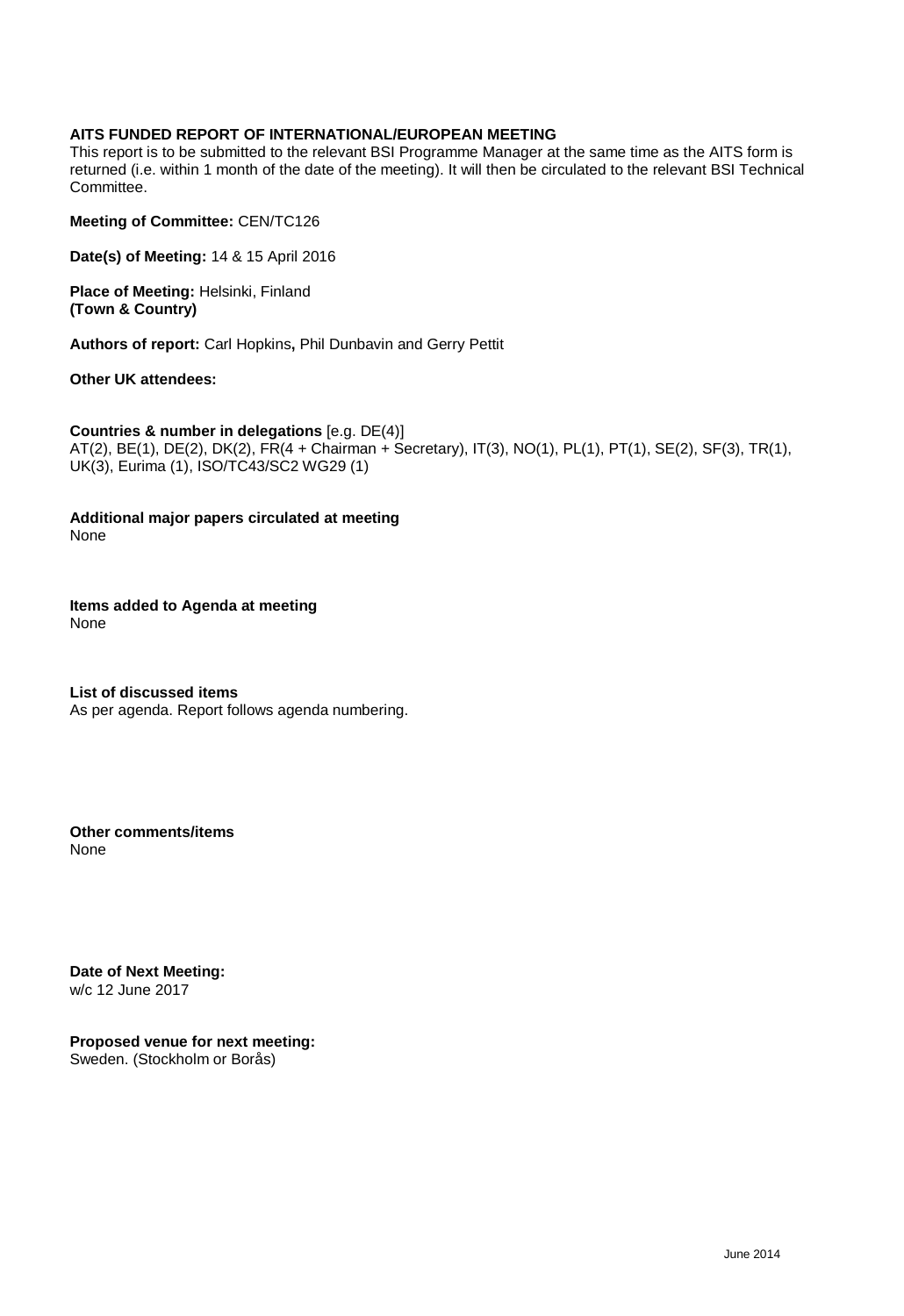# **Report from delegates**

| 1. Welcoming and opening of the meeting (14:00)                                                                                                                                                                                                                                                                                                                     |                               |  |  |  |
|---------------------------------------------------------------------------------------------------------------------------------------------------------------------------------------------------------------------------------------------------------------------------------------------------------------------------------------------------------------------|-------------------------------|--|--|--|
| 2. Roll call of delegates                                                                                                                                                                                                                                                                                                                                           |                               |  |  |  |
| 3 Adoption of the draft agenda<br>Agreed to discuss the 2 BIM items (7.2 & 10.2) under 10.2                                                                                                                                                                                                                                                                         |                               |  |  |  |
| 4 Appointment of the decisions committee<br>Pascal Ozouf (French), Martin Schneider (German). Gerry Pettit (English) and Secretary.                                                                                                                                                                                                                                 |                               |  |  |  |
| 5 Approval of the report of the 24th plenary meeting held in Lisbon<br>Approved -No comments.                                                                                                                                                                                                                                                                       | (N1017)                       |  |  |  |
| 6 Report of the Secretary and/or the Chairman<br>- Status of the work programme (review of Lisbon decisions)<br>Document N1070 (her written report) was talked through by the<br>secretary.                                                                                                                                                                         | (N1070)                       |  |  |  |
| 7 Liaisons<br>7.1 Report of liaison officers<br>CEN/TC33. Britta Tipsmark Hougaard<br>CEN/TC129. Marc Rehfeld<br>CEN/TC156. Kimmo Konkarikoski<br>CEN/TC88. Sylvain Berger - No report (TC126 will consider this liaison as<br>being dormant until a report is filed. A TC126 decision)                                                                             | (N1055)<br>(N1056)<br>(N1057) |  |  |  |
| 7.2 Review of liaisons<br>Liaison to the new CEN/TC442 (BIM) was proposed (Chairman Mr. Rooth,<br>Norway). Liaison officer to be appointed.<br>Discussion on this topic was postponed until item 10.2 was reached.                                                                                                                                                  | (N1047)                       |  |  |  |
| A liaison to with CEN/TC89 "Thermal performance of buildings and building<br>components" was proposed. Liaison officer to be appointed.<br>This liaison was not approved. Any relevant issues about linked thermal and<br>acoustic properties would be picked up by the TC88 liaison.                                                                               |                               |  |  |  |
| 7.3 Discussion about the revision of FprEN 1793-1 Road traffic noise reducing<br>(N1067)<br>devices – test method for determining the acoustic performance – part 1:<br>Intrinsic characteristics of sound absorption under diffuse sound field conditions<br>(CEN/TC226).<br>Denmark raised the issue of a formula from ISO 354 being changed by this<br>standard. |                               |  |  |  |
| It was felt that there was nothing that CEN/TC126 could do about this.<br>8 Review of the Technical Committee working groups<br>8.1 WG 1 Methods for measuring the sound insulation of building elements and<br>the acoustic performance of buildings.<br>The convenor was not present.<br>EN 16205 is due to be sent for enquiry by May 2017.                      | (N1058)                       |  |  |  |
| 8.2 WG 2 Prediction of the acoustic performance of buildings from the<br>performance of elements (Michel Villot)<br>Parts 1 - 4 of EN 12354 have been updated. Being balloted in CEN and ISO (as<br>ISO 15172). (Enquiry ends 28 April 2016).                                                                                                                       | (N1059)                       |  |  |  |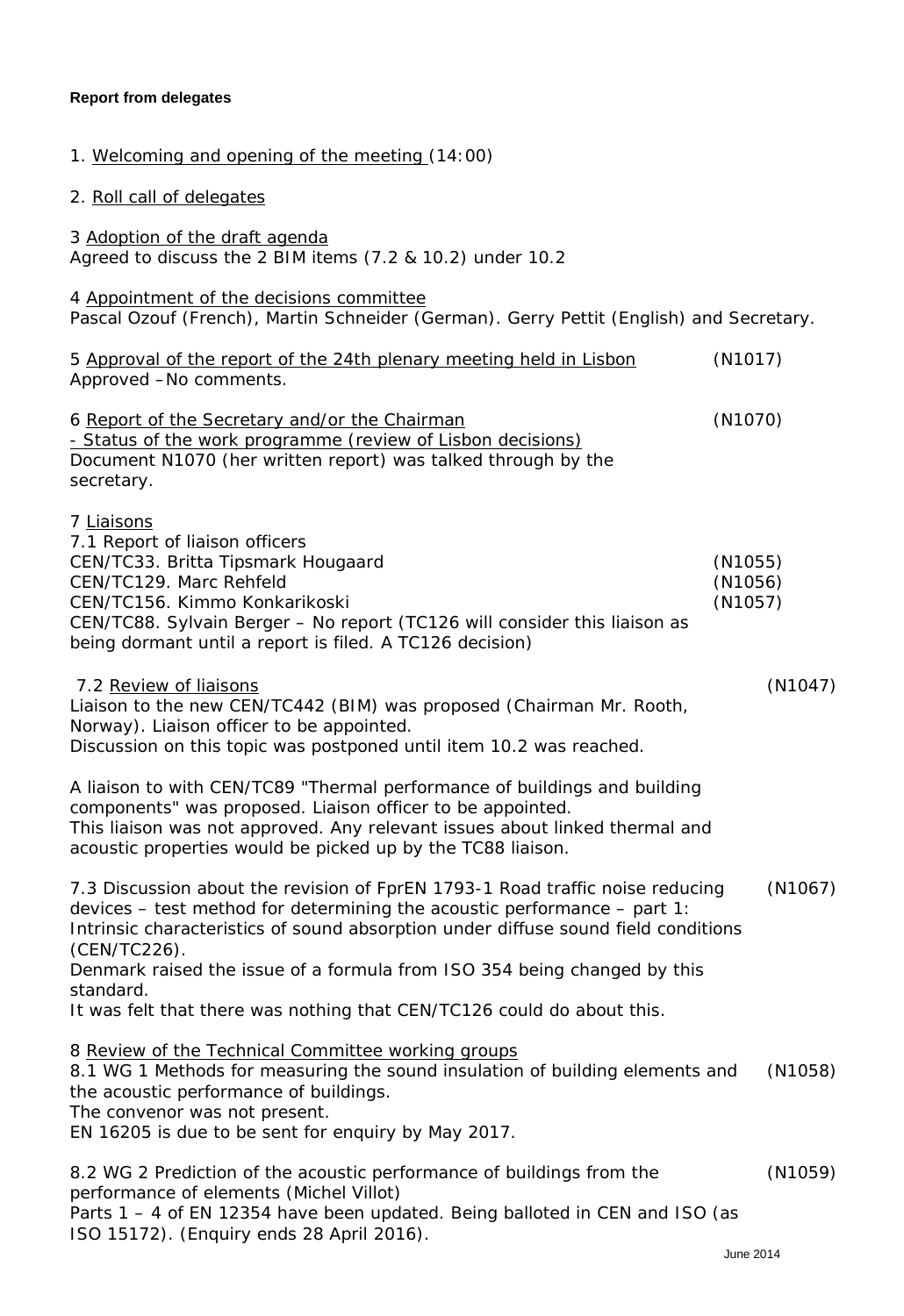Next meeting in September 2016.

There is still the need to start work on Part 5 which is currently under a PWI.

# 8.3 WG 5 Coordination working group (Gerry Pettit) (N1060)

No meetings have been held since the last plenary meeting as the WG is waiting for:

- Coordination requests from product TCs
- New proposals for the revision of ISO 717 from ISO/TC43/SC2/WG18.

8.4 WG 6 Laboratory measurement of the flanking transmission (N1061) (Carl Hopkins)

WG6 met on 12 April 2016 with the task of defining Type A and Type B elements.

The revised CDs of the 4 parts of EN ISO 10848 are to be sent to the ISO secretariat by the end of May 2016 for DIS registration.

8.5 WG 7 Laboratory measurement of airborne and structure borne sound from building equipment (Michel Villot). (N1062)

The main technical comments on EN 15657 have been considered so it is expected a finalised document will be ready after the next WG meeting in September 2016.

The revision of EN 14366 Laboratory measurement of noise from water installations is under a PWI. Activation will be considered at the next meeting in September 2016.

8.6 WG 9 Drywall systems of plasterboards with steel studs (Cyrille Demanet) A meeting was held in the morning of 14 April 2016. The work is now finished. A decision was taken to make WG9 dormant.

8.7 WG 10 Acoustic guidance to CEN/TC 33 (Bernd Sass) No report from the convenor. EN 14351 from TC33/WG1 is not yet ready for enquiry but it will be circulated to CEN/TC126.

8.8 WG 11 Test code for suspended ceilings (Jean-Baptiste Chéné) Although there are no active WIs for this WG no decision was taken on its disbandment or making it dormant until the EN ISO 10848 revision is complete.

8.9 Technical Report 16961 – Declaration of uncertainties in test reports, EN ISO 12999-1 (default +/- 4 dB uncertainty for laboratory tests)

A decision was taken for a second ballot to be launched after dealing with several technical issues raised and to allocate the work to a TG of CEN/TC126/WG1 with Marc Rehfeld as convenor.

# 9 CEN/ISO Vienna Agreements issues – Cooperation between CEN/TC 126 and ISO/TC 43/SC 2

9.1 Amendments & revisions of EN ISO 10140 series –

\*EN ISO 10140-1 (WG18 Marc Rehfeld).

Translation completed. Ballot will start in May 2016.

\*EN ISO 10140-4 Acoustics - Laboratory measurement of sound insulation of building elements - Part 4: Measurement procedures and requirements.

The DIS has been approved. Recent work in the University of Leuven has shown that there are more factors affecting uncertainties than those presently considered.

The Leuven University report will be circulated.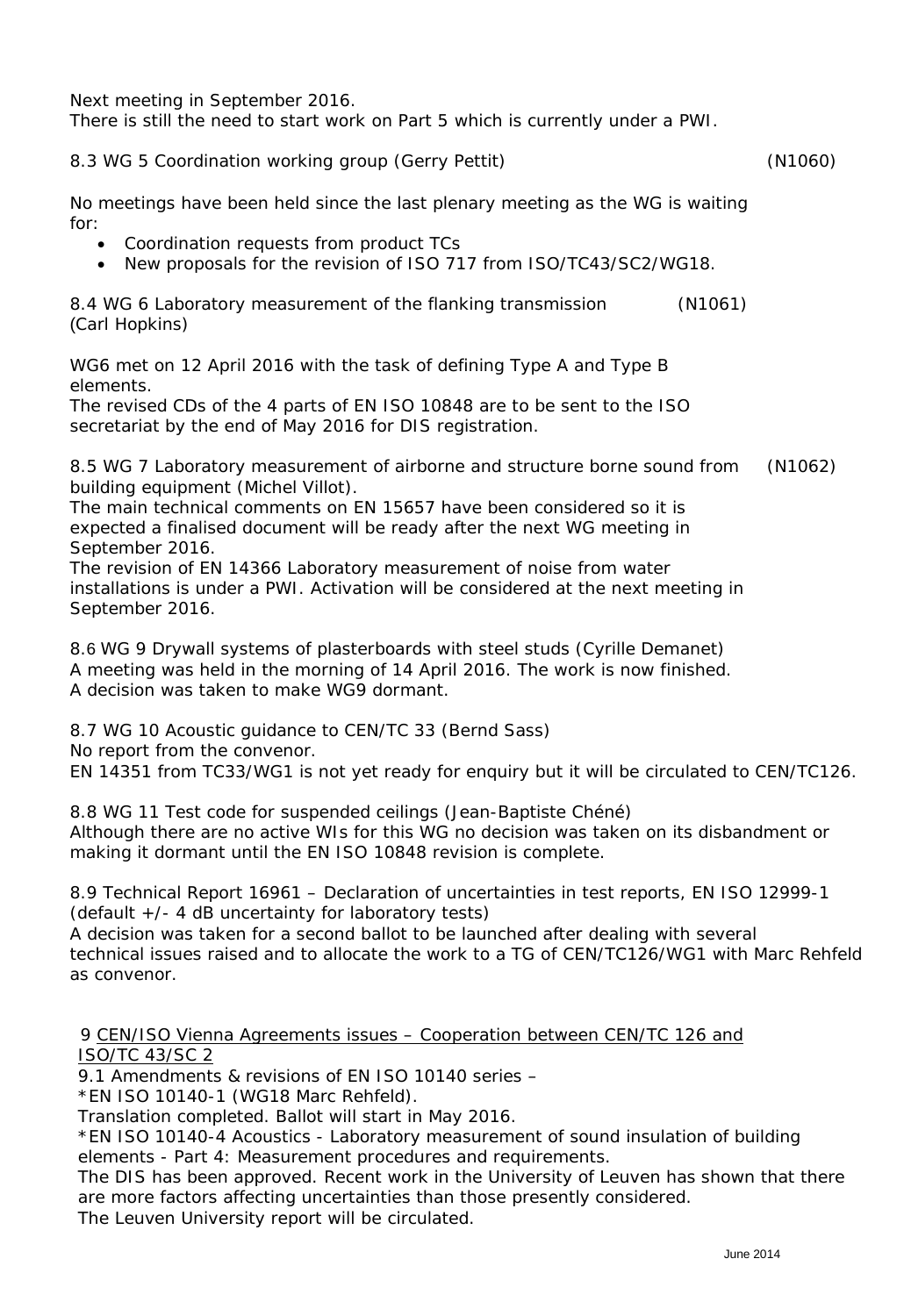\*EN ISO 10140-2, -3 and -5: proposed for revision. Also the proposed introduction of CEN/TR "Declaration of uncertainties in test reports" principles in the new revised standards.

The work is still at a preliminary stage.

9.2 EN ISO PWI 717-1 and PWI 717-2 (WG 18):

ISO/TC 43/SC 2 has agreed to establish PWI 717-1 with Philip Dunbavin as Project Leader and PWI 717-2 with Jeong-Ho Jeong as Project Leader and Hiroshi Sato as Co-Project Leader.

No meeting to discuss ISO 717-1 has yet taken place. The work will start later this year. No information on the ISO 717-2 work was available.

9.3 EN ISO 19488 "Acoustic classification scheme for dwellings". Birgit Rasmussen. A WG meeting was held on 13 April 2016. It is expected that a CD will be sent out within a month.

It has been realised belatedly that as an EN ISO it would have to be adopted by CEN members and it might conflict with national regulations. As an ISO it could be adopted by those CEN members who wished to use it.

There was a majority in favour of asking a new question (abstention from Germany) as to whether members wanted the Vienna agreement applied to ISO 19488. A decision was taken to cover this issue.

9.4 EN ISO 12354 Estimation of acoustic performance of buildings from the performance of elements: revision of EN 12354 series (WG2) and systematic review of matching ISO 15172 series.

Progress was covered by agenda item 8.2.

9.5 EN ISO 10848-1 to -4 Laboratory measurement of the flanking transmission of airborne and impact sound between adjoining rooms.

ISO/TC42/SC2/WG17 Carl Hopkins. The parallel CEN group is CEN TC126 WG6. Progress was covered by agenda item 8.4.

9.6 EN ISO 11654 Acoustics -- Sound absorbers for use in buildings -- Rating of sound absorption –Alexander Mayer (ISO/TC43/SC2/WG30). No information.

 9.7 EN ISO 16283 series Acoustics - Field measurement of sound insulation in buildings and of building elements.

Part 3 published in March. Part 1 amendment sent to DIN in January 2016.

 9.8 ISO/NP 18484 "Acoustics — Indoor acoustic environment" ISO/TC43/SC2/WG27 The convenor is about to retire so a successor is required. Cyrille Demanet is acting as secretary and could possibly take on the convenorship.

 9.9 New work item and creation of a new WG (31) Revision of ISO 3822-3:1997+Amd.1:2009 A draft has been prepared by the convenor.

 9.10 New work item and creation of a new WG (32) Revision of ISO 9053:1991 A draft is required by September 2017.

 9.11 Revision of ISO 10534-2:1998 Acoustics Determination of sound absorption coefficient and impedance in impedance tube

 Part 2: Transfer-function method was proposed by France. A NWIP will be provided for ISO/TC43/SC2 for voting.